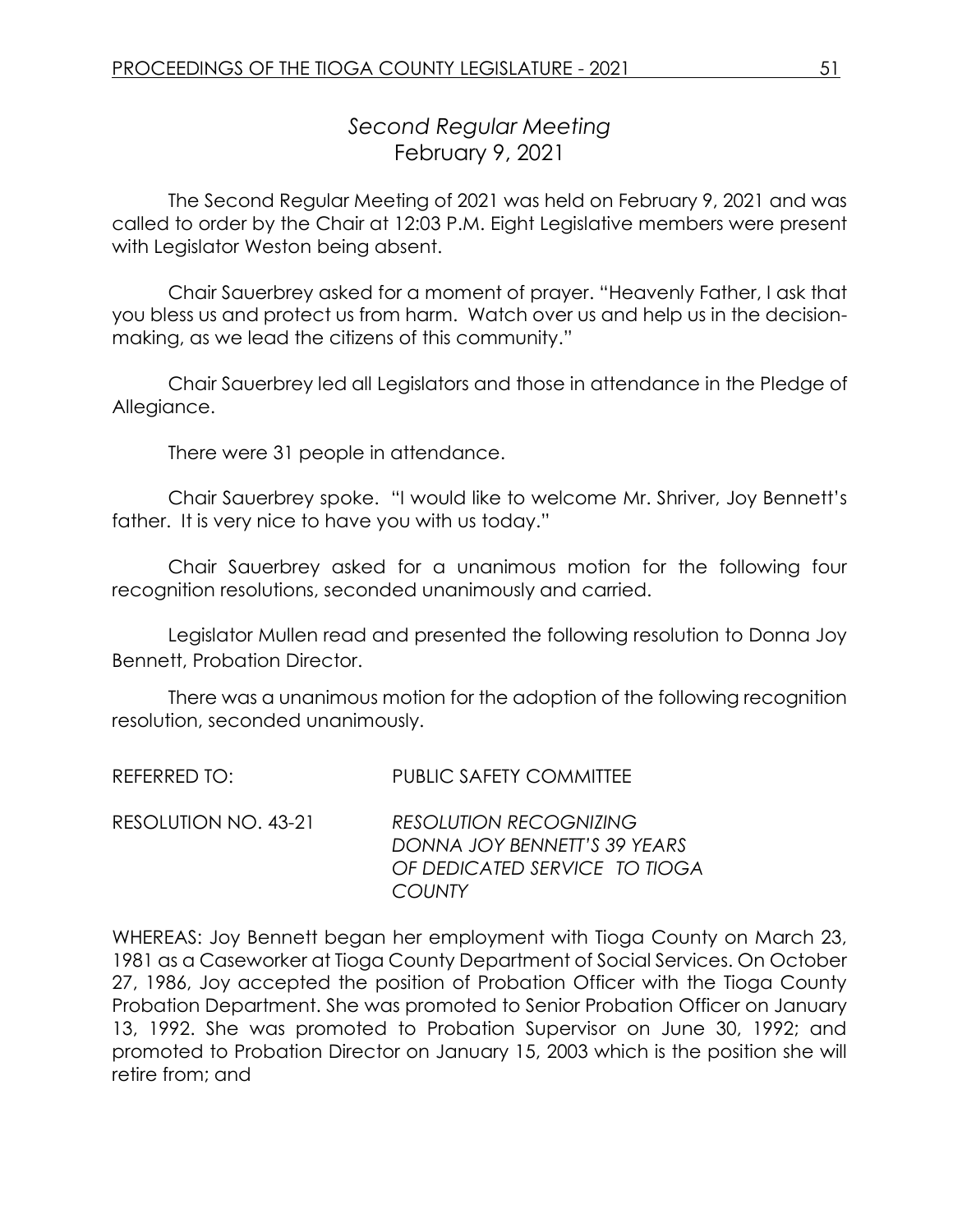WHEREAS: Joy Bennett has been a dedicated and loyal employee in the performance of her duties and responsibilities during the past 39 years. During those 39 years, she was a staunch advocate for the citizens of Tioga County at the State and National level through her representation and leadership as the President of the NYS Council of Probation Administrators (COPA) and participation in the American Probation and Parole Association (APPA). In addition, Joy was at the forefront of the statewide Probation Reform efforts becoming an authority and resource regarding Leandra's Law legislation, and a valuable voice during the role out of Raise the Age legislation, bail reform, and implementation of the Caseload Explorer data system; and

WHEREAS: Joy Bennett will retire on January 31, 2021; therefore be it

RESOLVED: That the Tioga County Legislature, on its own behalf, as well as on behalf of the citizens of Tioga County, express sincere gratitude to Joy Bennett for her thirty-nine years of dedicated and loyal service to Tioga County and it is most vulnerable citizens; and be it further

RESOLVED: That this resolution be spread upon the minutes of this meeting and a certified copy be presented to this loyal, dedicated and outstanding employee, Joy Bennett.

ROLL CALL VOTE

Unanimously Yes – Legislators Sauerbrey, Roberts, Standinger, Sullivan, Balliet, Hollenbeck, Monell, and Mullen.

No – None.

Absent – Legislator Weston.

RESOLUTION ADOPTED UNANIMOUSLY.

Legislator Mullen spoke. "I have known Joy for many years, but I really got to know Joy as the Chair of the Public Safety Committee and we have been extremely blessed to have Joy the last few years. With the changes with Raise the Age, Bail Reform, Indigent Legal Services, and all these huge changes in not only Public Safety, but also Probation, Joy's voice and leadership in that was beyond measure. She has always been a very calming influence and I have seen her roll with the punches when most people are getting knocked out. She is extremely innovative; when we needed pizza, Joy found a lot of pizza and that program is for the youth. I can tell you that Joy is very dedicated to the youth aspect of Probation. You get them on the right path young and they stay on the right path the rest of their lives. Everybody in this room knows somebody in their life that Joy's career has had an impact on. Being a retired police officer spending 17 ½ years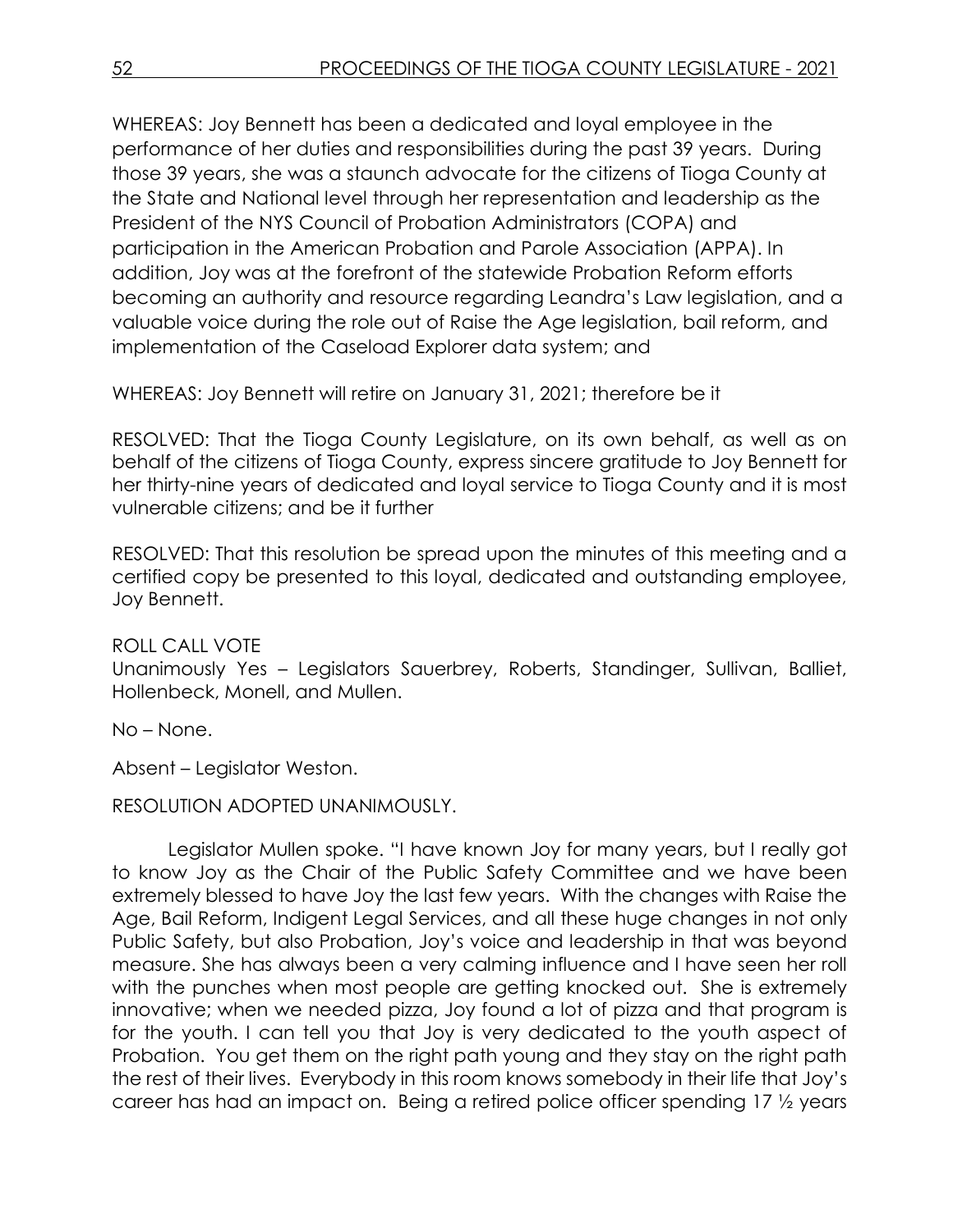in Tioga County, I can tell you Tioga County Probation was one of the shining departments in the County in my time as a State Trooper. I could always get ahold of Probation and they always had sound advice on how to handle a Probation situation.

"Thank you. I am personally going to miss you. I am very glad who is stepping in your position and I am also very glad that you will not be gone forever with the new position you are going to be taking."

Joy Bennett spoke. "I just want to say that I have had a lot of experiences that I can thank Tioga County for; some of them great, some of them in the middle, and some of them the stuff of nightmares. But, I have been privileged to work for Tioga County and because of the support of the system here also be able to do some things with COPA and APPA and be exposed to not only County leadership, but also State and National leadership. That was because of the open-mindedness here about people being participants outside of the County, so I really appreciate that. I have a great staff. I have spent the last year working very hard on preparing everybody for my leaving. They are all ready to do that and the next round of leadership is there ready to take charge and will be fantastic. Thank you all."

Legislator Mullen read and presented the following recognition resolution to Frank Lavore, Jr., Sergeant, Road Patrol, of the Sheriff's Office.

There was a unanimous motion for the adoption of the following recognition resolution, seconded unanimously.

| REFERRED TO:         | <b>PUBLIC SAFETY COMMITTEE</b>                                                                   |
|----------------------|--------------------------------------------------------------------------------------------------|
| RESOLUTION NO. 44-21 | <b>RESOLUTION RECOGNIZING</b><br>FRANK LAVORE'S 24 YEARS OF<br>DEDICATED SERVICE TO TIOGA COUNTY |

WHEREAS: Frank Lavore was appointed as a Corrections Officer on March 8, 1997; promoted to Corrections Sergeant on April 13, 2000; promoted to Deputy Sheriff on December 30, 2000; and promoted to his present position of Sergeant, Road Patrol on August 24, 2013; and

WHEREAS: Frank Lavore has been dedicated and loyal in the performance of his duties and responsibilities during the past 24 years to Tioga County, thereby earning the respect of his colleagues and peers throughout Tioga County; and

WHEREAS: Frank Lavore retired from the Tioga County Sheriff's Office on January 29, 2021; therefore be it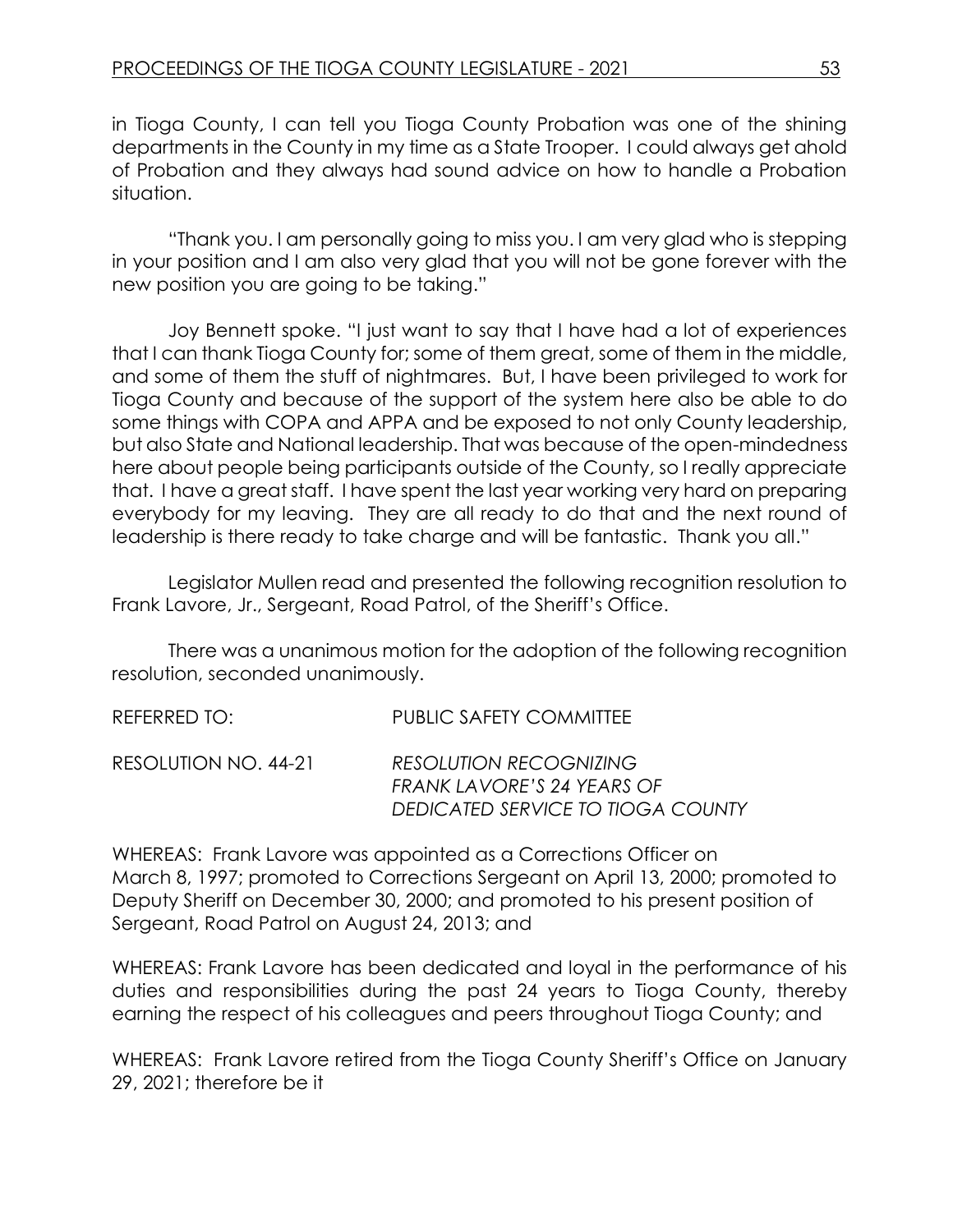RESOLVED: That the Tioga County Legislature, on its own behalf, as well as on behalf of the citizens of Tioga County, express sincere gratitude to Frank Lavore for his 24 years of dedicated and loyal service to the residents of Tioga County; and be it further

RESOLVED: That this resolution be spread upon the minutes of this meeting and a certified copy be presented to this outstanding employee, Frank Lavore.

#### ROLL CALL VOTE

Unanimously Yes – Legislators Sauerbrey, Roberts, Standinger, Sullivan, Balliet, Hollenbeck, Monell, and Mullen.

No – None.

Absent – Legislator Weston.

#### RESOLUTION ADOPTED UNANIMOUSLY.

Legislator Mullen spoke. "This is one of the good things about being Chair of Public Safety. This is one of the guys I rolled around in the mud, blood, and the beer for many, many years out there, where he seemed to enjoy the west end more than the populated east end of the County. Frank was a Spencer boy, I am a Lockwood/Barton boy, and we policed those townships for 17 years together. There were many times when you get a call in this job and this type of policing when the radio cracks and that car is sent to a domestic at 141 East Spencer Road, 280 Dean Creek Road, or 197 Route 17c (Town of Barton). The officers here today know these addresses. Sometimes, you are the only guy, but I can tell you there were many times when I was headed to one of these type of calls and I hear the radio crack and it was Frank saying he was on his way. Frank was always there. I remember the Dandy Mini Mart case when bath salts were really going crazy in this county. It was a Monday morning and dispatch sent me to the Dandy Mini Mart in Nichols, NY for an out of control patron. I got there and there was a young man and a young woman who there was no doubt who the problem was. If it was not for Frank and a spare set of handcuffs that I still have, because there were several people handcuffed laying on the floor in the Dandy Mini Mart that day. I know there are a few times in your life that you get to say thank you to someone because they made a difference in your life. This man made a big difference in my life and I love you. Frank is a good man."

Frank Lavore, Jr. spoke. "It was an honor to work for Tioga County. I do not miss the job so much, as I do the people. I want to thank them for making my job easier and the things they deal with every day. Thank you."

Sheriff Howard spoke. "Everyone remembers the 18" of snow, worst-case scenario that was expected a few weeks ago, and we woke up to 4' of snow. On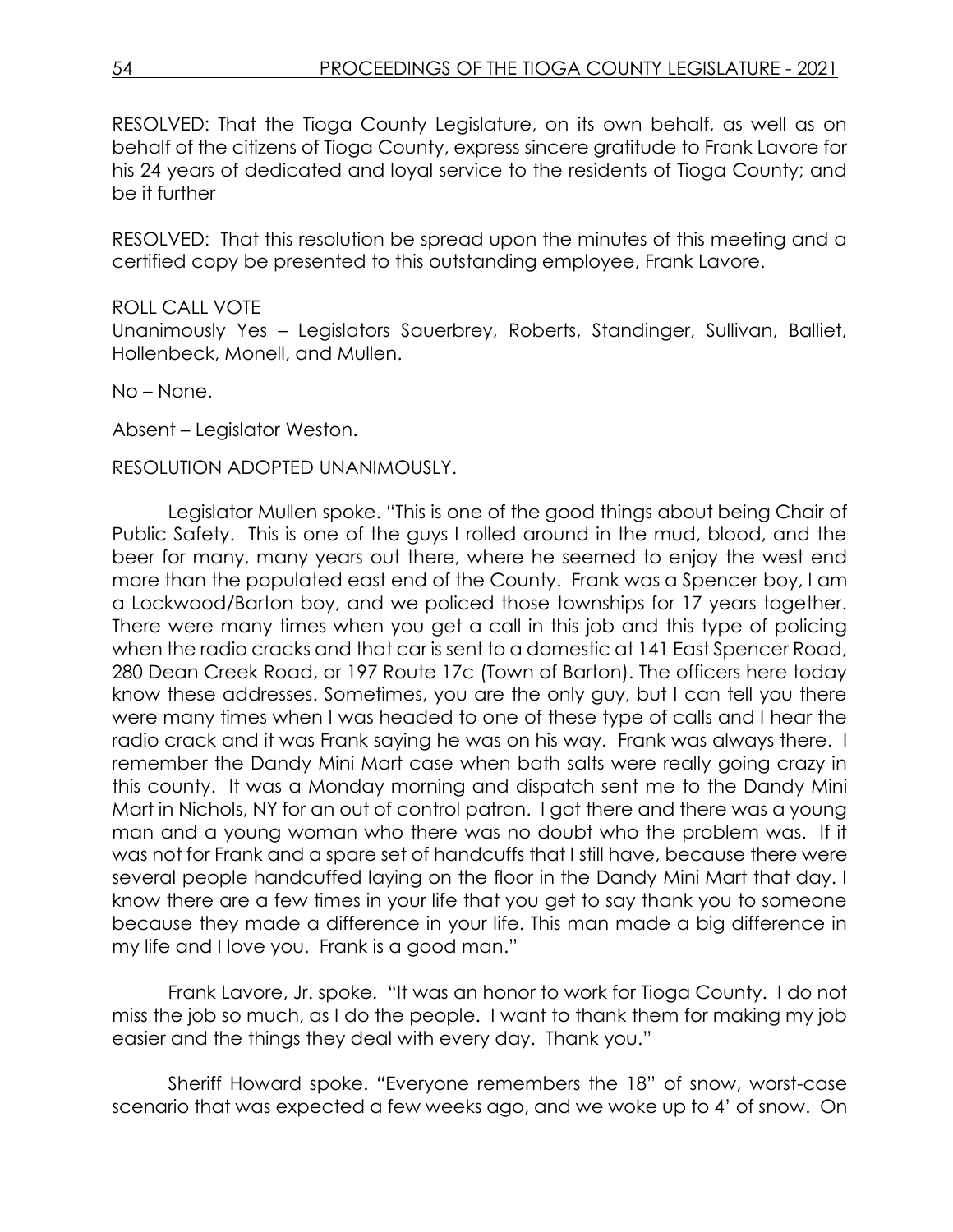that morning, we were receiving many calls from people in the county regarding having no heat and asking what they can do. Frank Lavore went home to get some ladders and he, Deputy Longo, and Deputy Bunce got in his 4x4 truck and was driving around, climbing up on roofs, cleaning off roofs, and getting furnaces started because the exhaust was blocked. That is what they did all day long. You do not get dedication like that. Frank and I had a great experience that morning with a woman who did not have any heat and had a wood burner that she could not get to, so Frank and I went there and wadded through waist deep snow to get to the house, went through a window with both of us falling out into the snow. We had a great time doing it. It was a great experience. We were able to load up her woodstove and got her heat. That is the dedication these people have."

Chair Sauerbrey reported this resolution will just be noted for the minutes, as Ms. Kipling, Investigator, Sheriff's Office is not in attendance.

There was a unanimous motion for the adoption of the following recognition resolution, seconded unanimously.

| REFERRED TO:         | <b>PUBLIC SAFETY COMMITTEE</b>                                                                    |
|----------------------|---------------------------------------------------------------------------------------------------|
| RESOLUTION NO. 45-21 | <b>RESOLUTION RECOGNIZING</b><br>JULIE KIPLING'S 22 YEARS OF<br>DEDICATED SERVICE TO TIOGA COUNTY |

WHEREAS: Julie Kipling was appointed as a Corrections Officer on January 27, 1999; appointed as a part-time Deputy Sheriff on April 27, 1999; appointed as full-time Deputy Sheriff on January 26, 2002; promoted to Sergeant, Road Patrol on December 24, 2016; and promoted to her present position of Investigator on January 1, 2018; and

WHEREAS: Julie Kipling has been dedicated and loyal in the performance of her duties and responsibilities during the past 22 years to Tioga County, thereby earning the respect of her colleagues and peers throughout Tioga County; and

WHEREAS: Julie Kipling will retire from the Tioga County Sheriff's Office on February 27, 2021; therefore be it

RESOLVED: That the Tioga County Legislature, on its own behalf, as well as on behalf of the citizens of Tioga County, express sincere gratitude to Julie Kipling for her 22 years of dedicated and loyal service to the residents of Tioga County; and be it further

RESOLVED: That this resolution be spread upon the minutes of this meeting and a certified copy be presented to this outstanding employee, Julie Kipling.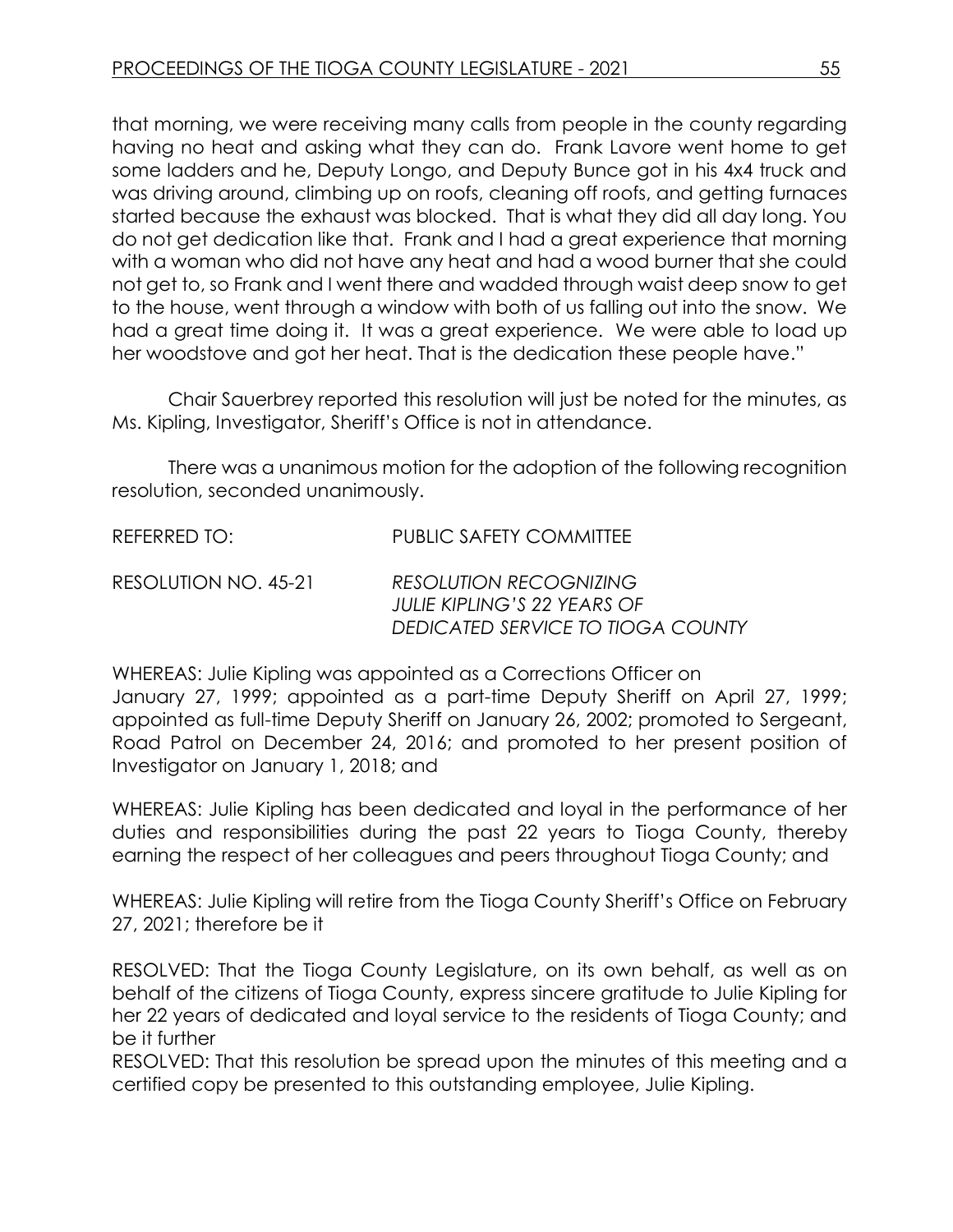ROLL CALL VOTE

Unanimously Yes – Legislators Sauerbrey, Roberts, Standinger, Sullivan, Balliet, Hollenbeck, Monell, and Mullen.

No – None.

Absent – Legislator Weston.

RESOLUTION ADOPTED UNANIMOUSLY.

Legislator Mullen spoke. "I wish to send the very best in her retirement and I reached out to Julie personally."

Sheriff Howard spoke. "Julie Kipling is retiring. She was the first female investigator with the Sheriff's Office, a big milestone. Everybody looked to her to take care of any animal complaint because she is a big advocate for the animals. She did a fantastic job. There are some people out there that did not like to see her come, especially if you owned animals and you were not taking care of them."

Legislator Mullen read and presented the following recognition resolution to Sean Shollenberger, Corrections Officer of the Sheriff's Office.

There was a unanimous motion for the adoption of the following recognition resolution, seconded unanimously.

| REFERRED TO:         | <b>PUBLIC SAFETY COMMITTEE</b>                                                                         |
|----------------------|--------------------------------------------------------------------------------------------------------|
| RESOLUTION NO. 46-21 | <b>RESOLUTION RECOGNIZING</b><br>SEAN SHOLLENBERGER'S 20 YEARS OF<br>DEDICATED SERVICE TO TIOGA COUNTY |

WHEREAS: Sean Shollenberger was appointed as a Corrections Officer on September 20, 1995; promoted to Corrections Sergeant on September 26, 1998; transferred to Tompkins County and then transferred back to Tioga County as a Corrections Officer on October 15, 2006; and

WHEREAS: Sean Shollenberger has been dedicated and loyal in the performance of his duties and responsibilities during his 20 years of employment with Tioga County, thereby earning the respect of his colleagues and peers throughout Tioga County; and

WHEREAS: Sean Shollenberger retired from the Tioga County Sheriff's Office on February 1, 2021; therefore be it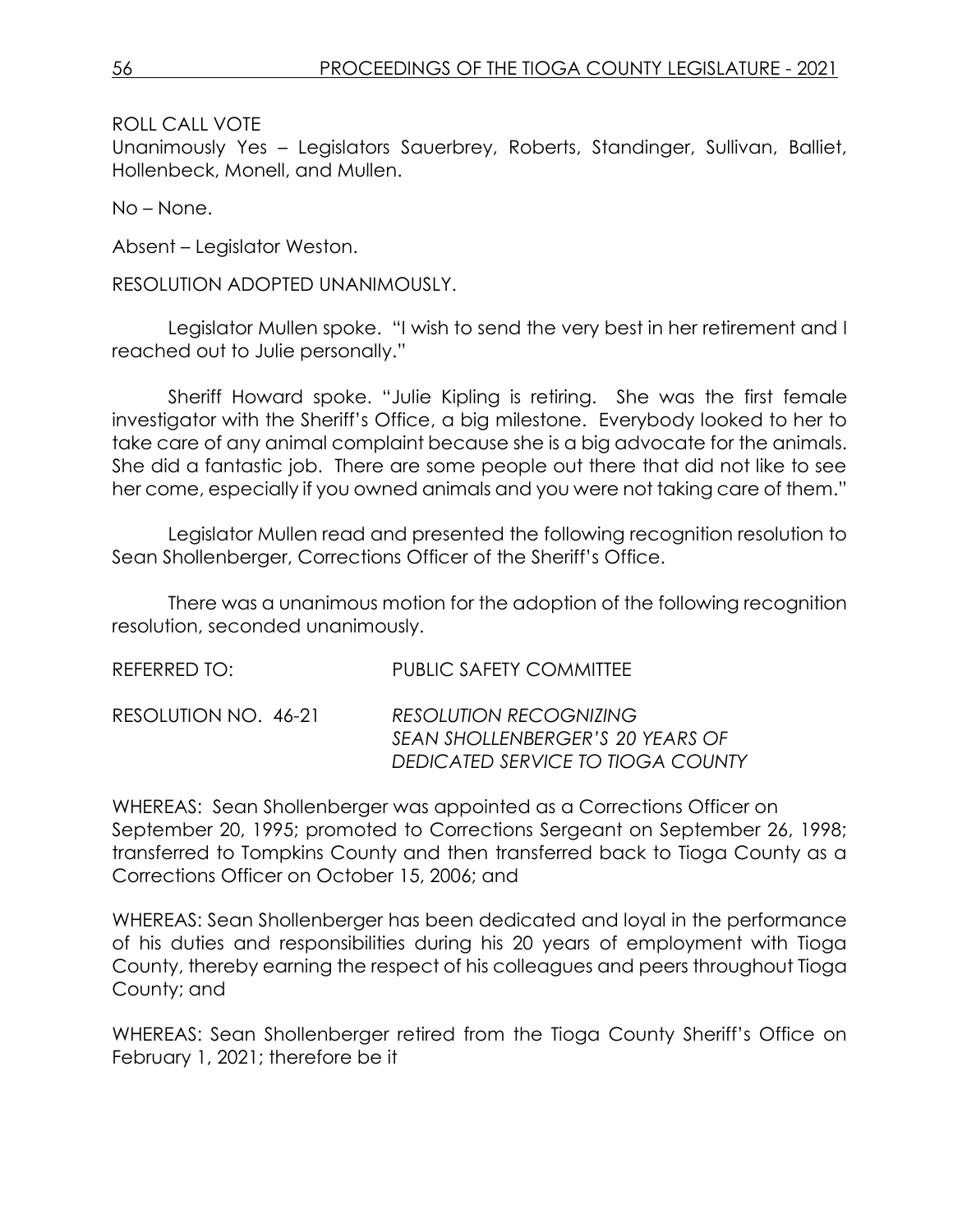RESOLVED: That the Tioga County Legislature, on its own behalf, as well as on behalf of the citizens of Tioga County, express sincere gratitude to Sean Shollenberger for his 20 years of dedicated and loyal service to the residents of Tioga County; and be it further

RESOLVED: That this resolution be spread upon the minutes of this meeting and a certified copy be presented to this outstanding employee, Sean Shollenberger.

#### ROLL CALL VOTE

Unanimously Yes – Legislators Sauerbrey, Roberts, Standinger, Sullivan, Balliet, Hollenbeck, Monell, and Mullen.

No – None.

Absent – Legislator Weston.

#### RESOLUTION ADOPTED UNANIMOUSLY.

Legislator Mullen spoke. "I wish to send the very best in his retirement and I will reach out to Sean personally. These are four very dedicated servants retiring from the County."

Sheriff Howard spoke. "I wish Sean Shollenberger could be here today. He is a great guy working in the Jail. He left for a time and then said his home is Tioga County and came back and finished out with us.

"We are talking about 70 years' worth of experience down the road and it seems like I have been here every other month during the last year or so. But, the job is getting harder and harder, so when these people have their time in they are saying it is time to go. I do not necessarily blame them. I am losing a lot of experience, but they trained a lot of people to follow them and did a nice job with that. They will all be surely missed by, not just me, because as a Department Head you do not want to see these people leave because when I go home at night I know they will take care of it. Congratulations to all."

There was no privilege of the floor.

Legislator Sullivan made a motion to approve the minutes of January 4, 7, and 12, 2021, seconded by Legislator Monell and carried.

Chair Sauerbrey stated, due to the snowstorm, only a couple of the Legislative Committees met this month, however, the minutes and reports are or will be on file with the Clerk of the Legislature.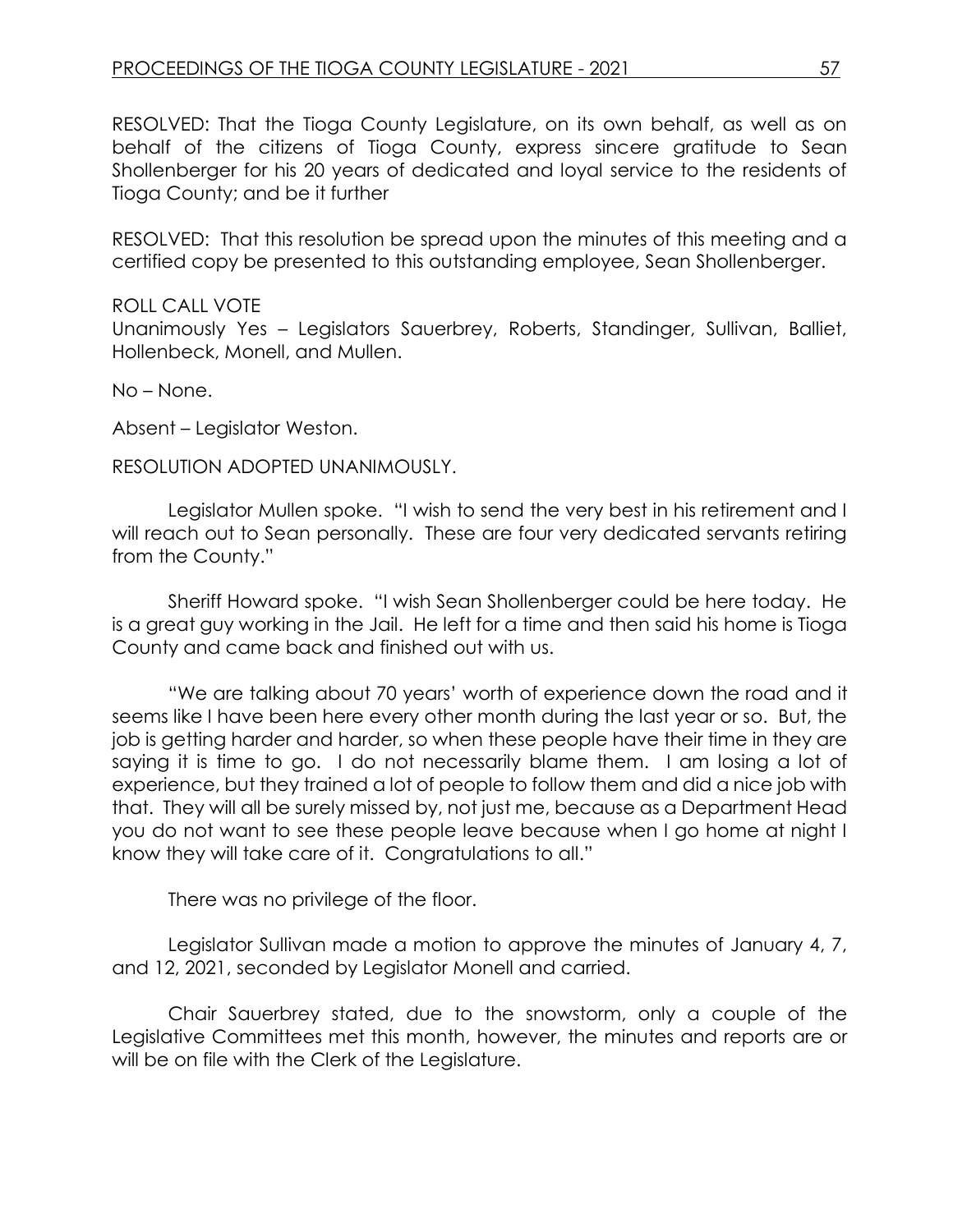Legislator Hollenbeck moved for the adoption of the following resolution, seconded by Legislator Monell.

REFERRED TO: LEGISLATIVE WORKSESSION

RESOLUTION NO. 47-21 *APPOINT MEMBER TO BOARD OF ETHICS*

WHEREAS: Tioga County Ethics Policy, Section II, Subsection VI (B) – Ethics Board Membership states members who have served two full three-year terms may not be reappointed for at least one year after the expiration of their last term; and

WHEREAS: Stuart Yetter, Jr. will conclude his two full three-year terms as of March 31, 2021; and

WHEREAS: Charles E. Davis, a resident of Richford, NY has agreed to serve on the Board of Ethics to fill the vacancy of Stuart Yetter, Jr.; therefore be it

RESOLVED: That Charles E. Davis be and hereby is appointed to the Board of Ethics for a three-year term effective April 1, 2021 through March 31, 2024.

ROLL CALL VOTE

Yes – Legislators Sauerbrey, Roberts, Standinger, Sullivan, Balliet, Hollenbeck, Monell, and Mullen.

No – None.

Absent – Legislator Weston.

RESOLUTION ADOPTED.

Legislator Hollenbeck moved for the adoption of the following resolution, seconded by Legislator Standinger.

| REFERRED TO: I       | <b>FD&amp;P COMMITTEE</b>                                              |
|----------------------|------------------------------------------------------------------------|
| RESOLUTION NO. 48-21 | SET PUBLIC HEARING FOR 2021 ANNUAL<br>AGRICULTURAL DISTRICT INCLUSIONS |

WHEREAS: The Tioga County Legislature, as per Resolution 296-03 designated January 2<sup>nd</sup> through January 31st as the official annual enrollment period for inclusion of viable agricultural properties in agricultural districts as required by §303- B of the NYS Agricultural and Markets Law 25-AA; and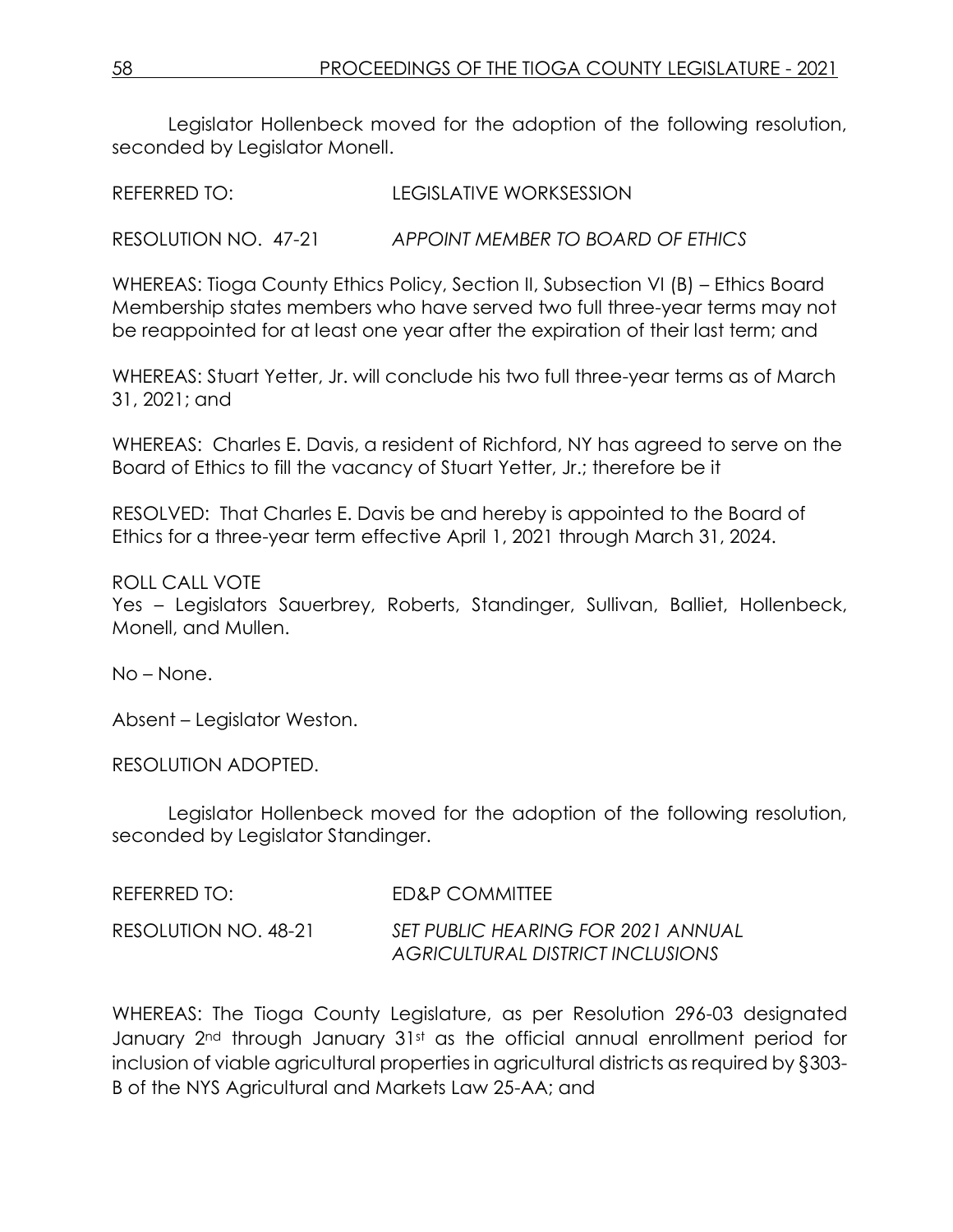WHEREAS: Tioga County Planning has received requests for inclusion of land in agricultural districts and said law requires that the Tioga County Legislature hold a public hearing before making a decision on inclusion of lands; therefore be it

RESOLVED: That the Tioga County Legislature will hold a public hearing on requests of inclusion of viable agricultural land in agricultural districts received within the designated time period in 2021 on February 18, 2021 at 10:05 A.M. in the Hubbard Auditorium of the Ronald E. Dougherty County Office Building, 56 Main Street, Owego, NY. All interested parties will be heard by the Tioga County Legislature at this hearing.

ROLL CALL VOTE

Yes – Legislators Sauerbrey, Roberts, Standinger, Sullivan, Balliet, Hollenbeck, Monell, and Mullen.

No – None.

Absent – Legislator Weston.

RESOLUTION ADOPTED.

Legislator Sullivan moved for the adoption of the following resolution, seconded by Legislator Mullen.

REFERRED TO: LEGISLATIVE WORKSESSION

RESOLUTION NO. 49-21 *HOME RULE REQUEST IN SUPPORT OF S2031/A4044: AMEND COUNTY LAW AND TAX LAW, IN RELATION TO AUTHORIZING THE COUNTY OF TIOGA TO IMPOSE AN ADDITIONAL SURCHARGE TO PAY FOR COSTS ASSOCIATED WITH UPDATING THE TELECOMMUNICATION EQUIPMENT AND TELEPHONE SERVICES NEEDED TO PROVIDE AN ENHANCED 911 EMERGENCY TELEPHONE SYSTEM TO SERVE SUCH COUNTY AND PROVIDING FOR THE REPEAL OF SUCH PROVISIONS UPON EXPIRATION THEREOF*

WHEREAS: The current County of Tioga Enhanced 911 Emergency Telephone System is in need of updating; and

WHEREAS: State Legislative authority is needed to amend the current County Law by adding section 337 authorizing and empowering Tioga County Legislature to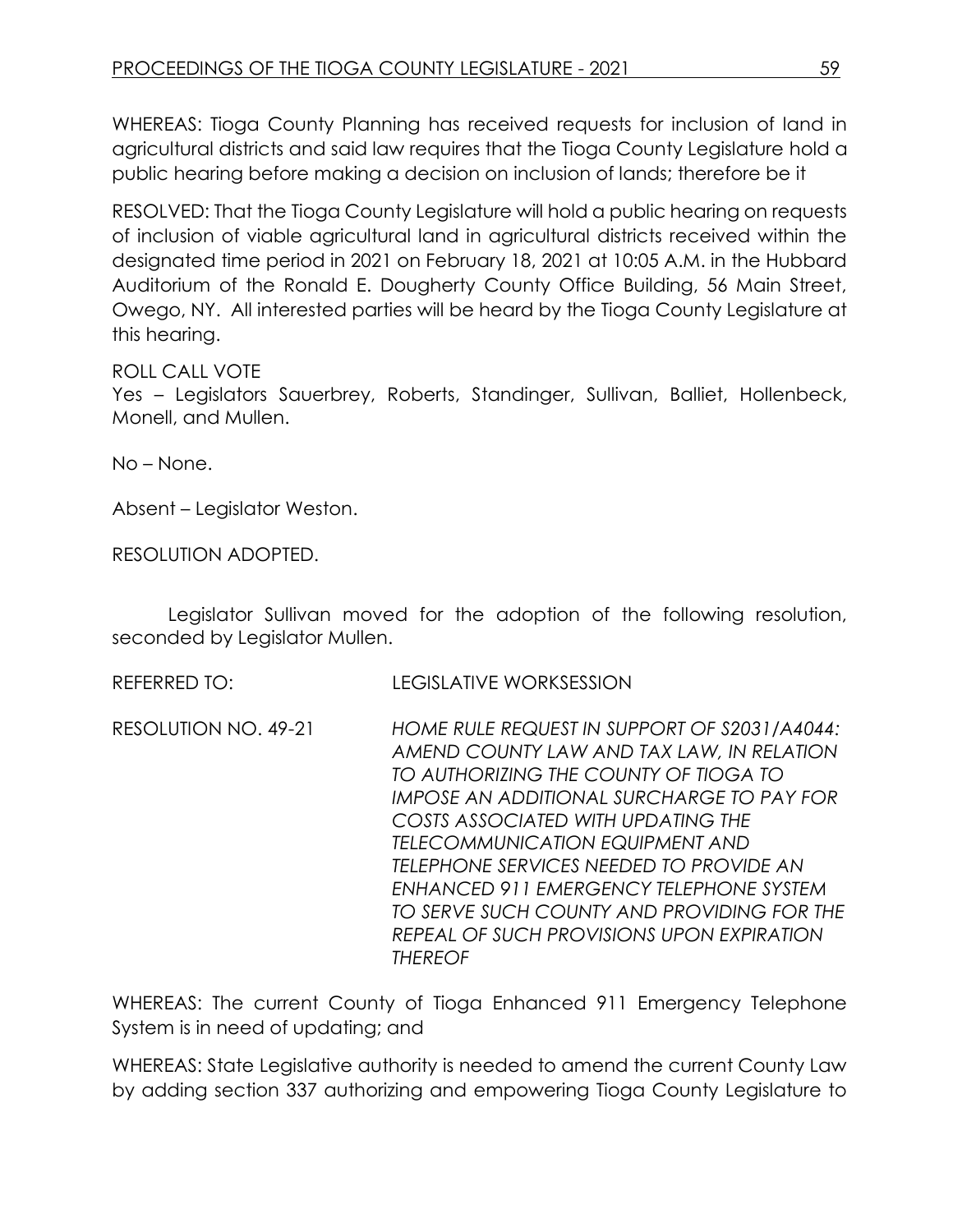adopt, amend or repeal local laws to impose an additional surcharge per access line for the costs associated with obtaining, operating and maintaining an enhanced 911 system; and

WHEREAS: State Legislative authority is needed to amend Section 186-g of the Tax Law, paragraphs (b) and (c) of subdivision 2, as separately amended by chapters 120 and 711 of the laws of 2019, to impose a surcharge on each wireless communications device; and

WHEREAS: The additional imposed surcharges will pay for costs associated with obtaining, operating, and maintaining the telecommunication equipment and telephone services needed to provide an enhanced 911 (E911) emergency telephone system to serve Tioga County; therefore be it

RESOLVED: That the Tioga County Legislature hereby requests the enactment of Senate Bill number S2031 and Assembly Bill number A4044 entitled "An Act to amend the County Law and the Tax Law, in relation to authorizing the County of Tioga to impose an additional surcharge to pay for the costs associated with updating the telecommunication equipment and telephone services needed to provide an enhanced 911 emergency telephone system to serve such county; and providing for the repeal of such provisions upon expiration thereof.

## ROLL CALL VOTE

Yes – Legislators Sauerbrey, Roberts, Standinger, Sullivan, Balliet, Hollenbeck, Monell, and Mullen.

No – None.

Absent – Legislator Weston.

RESOLUTION ADOPTED.

Legislator Mullen moved for the adoption of the following resolution, seconded by Legislator Hollenbeck.

| REFERRED TO:         | <b>PUBLIC SAFETY COMMITTEE</b>                                                                                                                                                                                                  |
|----------------------|---------------------------------------------------------------------------------------------------------------------------------------------------------------------------------------------------------------------------------|
| RESOLUTION NO. 50-21 | RESOLUTION TO APPROVE A SOLE SOURCE<br>CONTRACT AND MAINTENANCE AGREEMENT<br>BETWEEN THE TIOGA COUNTY PROBATION<br>DEPARTMENT AND AUTOMON LLC TO PROVIDE<br>SOFTWARE AND MAINTENANCE OF THE CASELOAD<br><b>EXPLORER PRODUCT</b> |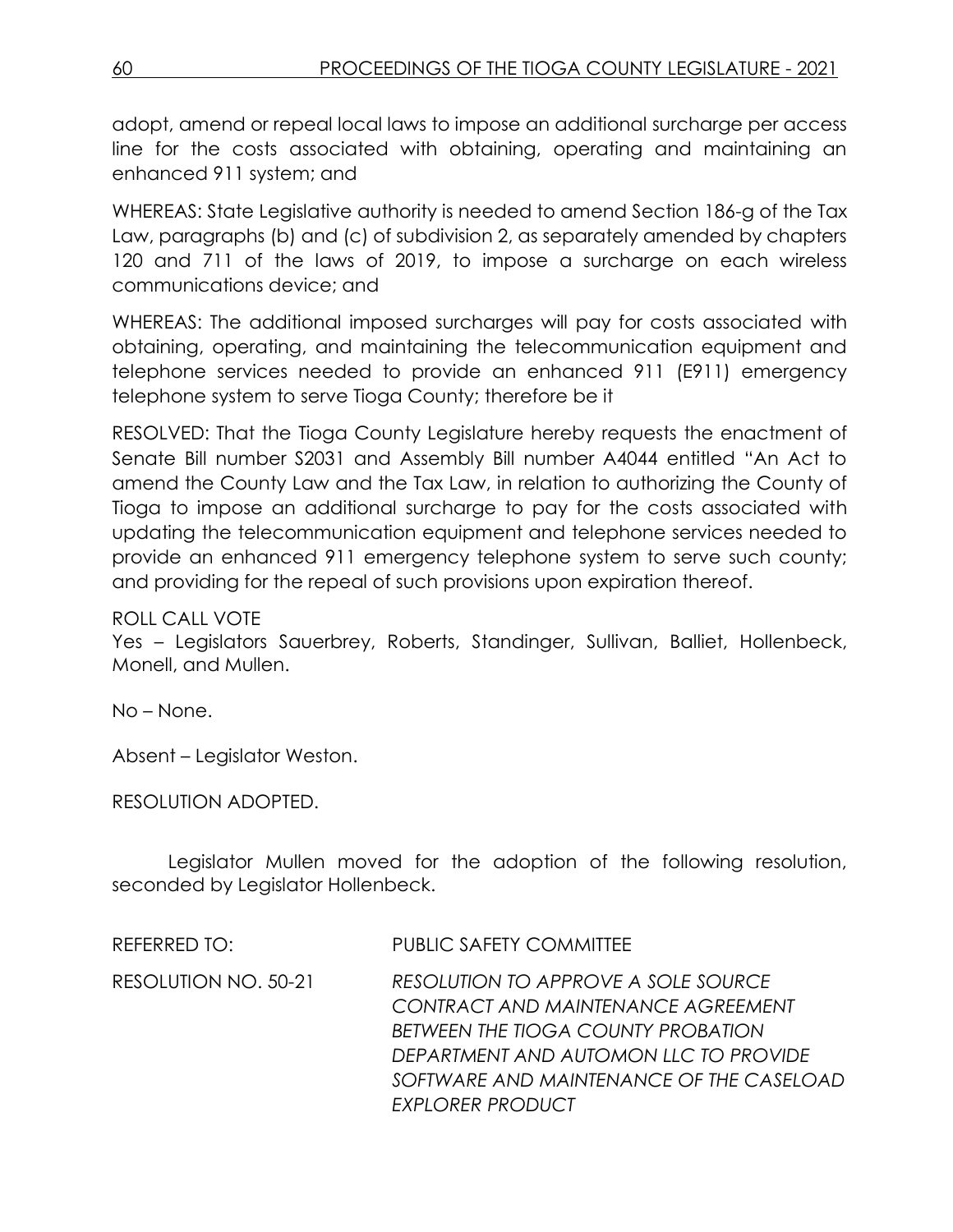WHEREAS: The Tioga County Legislature has approved contracts between Tioga County Probation Department and AutoMon LLC since 2008; and

WHEREAS: AutoMon LLC has changed their contract status with New York State, the Tioga County Legislature is approving that the Probation Department can contract with AutoMon LLC as a sole source provider of Caseload Explorer, a software program that meets the qualifications of 9 NYCRR 345, which mandates NYS Probation Departments to use a software program that automatically sends Presentence Investigation completed in the software program to the DCJS PSI Repository in Albany, NY. Caseload Explorer software is the only software in New York State that meets this criteria; and

WHEREAS: AutoMon, LLC has summited their yearly Maintenance Agreement to Tioga County Probation which consists of the base charge of \$4,577.04 plus a fee of \$248.80 per user. Probation has 17 registered users of the software, so the total cost for basic software maintenance for 2021 is \$8,806.64; and

WHEREAS: AutoMon, LLC has agreed to credit Tioga County Probation \$419.25 towards this invoice for a "2020 COVID discount"; therefore be it

RESOLVED: That the Probation Director is approved to contract with AutoMon, LLC as a sole source provider for software and maintenance costs in 2021 for Caseload Explorer and Ce Assessments in the amount of \$8,387.39.

ROLL CALL VOTE

Yes – Legislators Sauerbrey, Roberts, Standinger, Sullivan, Balliet, Hollenbeck, Monell, and Mullen.

No – None.

Absent – Legislator Weston.

## RESOLUTION ADOPTED.

Legislator Roberts moved for the adoption of the following resolution, seconded by Legislator Standinger.

REFERRED TO: PUBLIC WORKS COMMITTEE

RESOLUTION NO. 51-21 *AUTHORIZING THE IMPLEMENTATION AND FUNDING OF 100% OF THE COSTS OF A TRANSPORTATION PROJECT WHICH MAY BE ELIGIBLE FOR FEDERAL AID AND OR STATE AID, OR REIMBURSEMENT FROM BRIDGE NY FUNDS*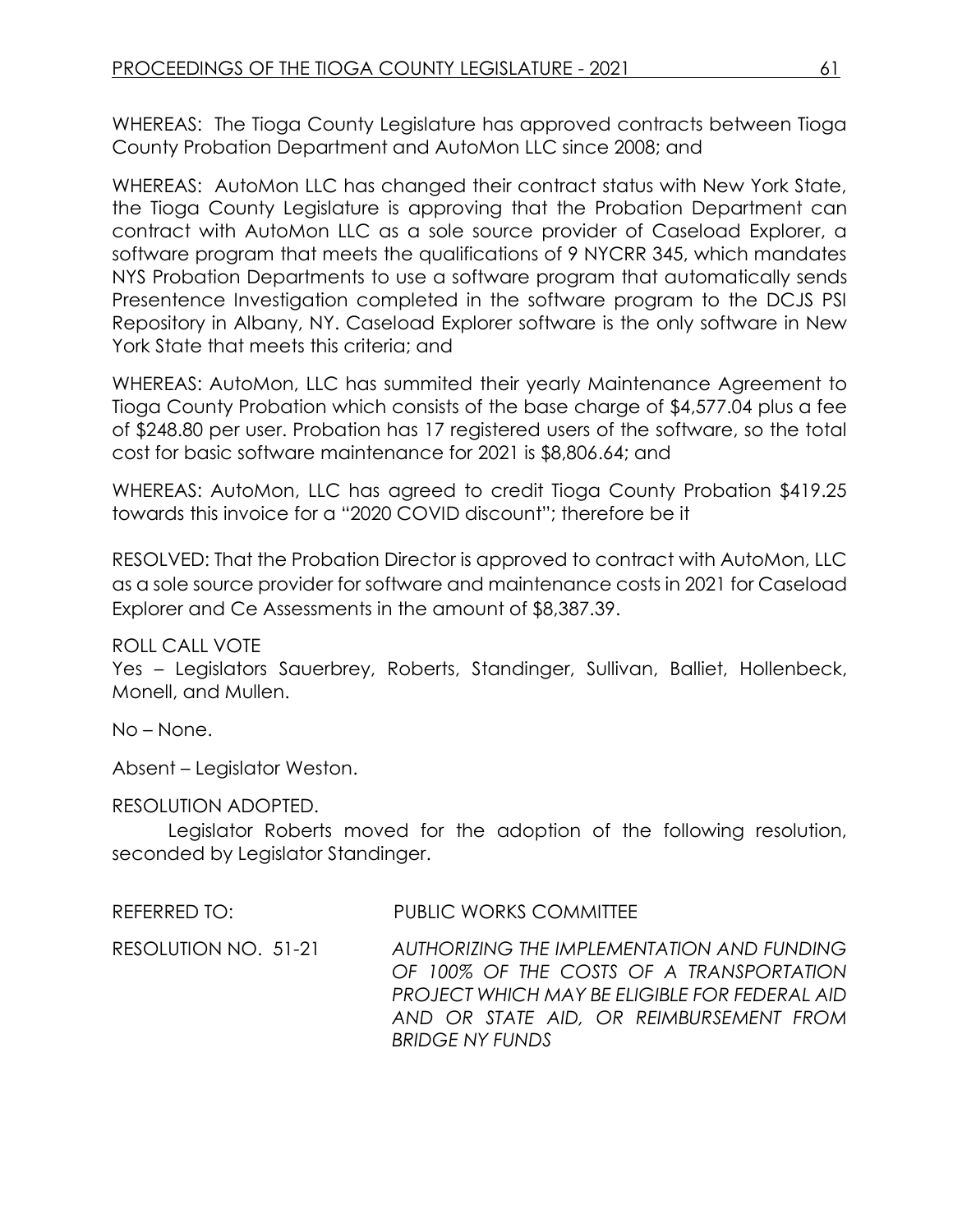WHEREAS: A project for the rehabilitation of BIN 3335200 – West Creek Road over West Branch Owego Creek, PIN 9754.80, (the Project) is eligible for funding under Title 23 U.S. Code, as amended that calls for the apportionment of the costs of such program to be borne at the ratio of 95% Federal Funds and 5% non-Federal Funds; and

WHEREAS: The County of Tioga will design, let and construct the "project"; and

WHEREAS: The County of Tioga desires to advance the Project by making a commitment of 100% of the costs of the work of the Project or portions thereof;

NOW, THEREFORE, the Tioga County Legislature, duly convened does hereby

RESOLVED: That the Tioga County Legislature hereby approves the above-subject project; and it is hereby further

RESOLVED: That the Tioga County Legislature hereby authorizes the County of Tioga to pay 100% of the cost of the Preliminary Engineering / Design and Construction, Construction Support and Construction Inspection work for the Project or portions thereof, with the understanding that qualified costs may be eligible for Federal-aid, State-aid, or reimbursement from Bridge NY funds; and it is further

RESOLVED: That the sum of \$1,339,000 is hereby appropriated from West Creek Road Bridge account H5110.540004.H1904 and made available to cover the costs of participation in the Construction, Construction Support and Construction Inspection phase of the Project; and it is further

RESOLVED: That the Tioga County Legislature hereby agrees that the County of Tioga shall be responsible for all costs of the project which exceed the amount of Federal-aid, State-aid, or NY Bridge Funding Awarded to the County of Tioga; and it is further

RESOLVED: That in the event the Project costs not covered by Federal-aid, Stateaid, or NY Bridge funding exceeds the amount appropriated above, the Tioga County Legislature shall convene as soon as possible to appropriate said excess amount immediately upon notification by the New York State Department of Transportation thereof, and it is further

RESOLVED: That the County of Tioga hereby agrees that construction of the Project shall begin no later than twenty-four (24) months after award and that the construction phase of the Project shall be completed within thirty (30) months; and it is further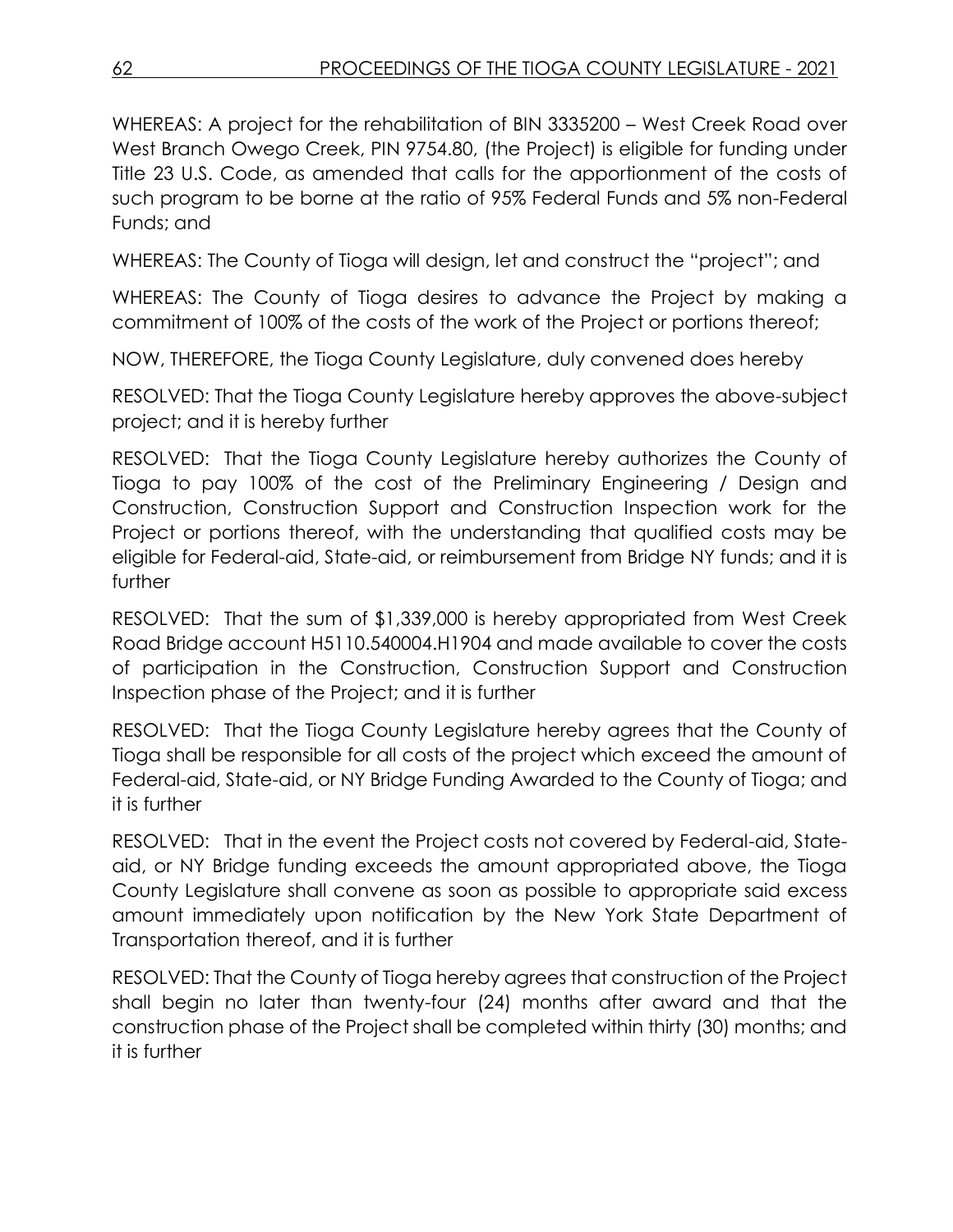RESOLVED: That the Chair of the Tioga County Legislature be and is hereby authorized to execute on behalf of the County of Tioga, all necessary Agreements, certifications or reimbursement requests for Federal Aid and/or State Aid with the New York State Department of Transportation in connection with the advancement or approval of the Project and providing for the administration of the Project and the County of Tioga's funding of project costs and permanent funding of the local share of federal-aid and state-aid eligible Project costs and all Project costs within appropriations therefore that are not so eligible; and it is further

RESOLVED: That a certified copy of this resolution be filed with the New York State Commissioner of Transportation by attaching it to any necessary Agreement in connection with the Project, and it is further

RESOLVED: That this Resolution shall take effect immediately.

ROLL CALL VOTE Yes – Legislators Sauerbrey, Roberts, Standinger, Sullivan, Balliet, Hollenbeck, Monell, and Mullen.

No – None.

Absent – Legislator Weston.

RESOLUTION ADOPTED.

Legislator Roberts moved for the adoption of the following resolution, seconded by Legislator Standinger.

REFERRED TO: PUBLIC WORKS COMMITTEE

RESOLUTION NO. 52-21 *AWARD CONSTRUCTION WEST CREEK ROAD BRIDGE BIN: 3335200* 

WHEREAS: Tioga County was awarded funding for this project through NYSDOT; and

WHEREAS: Funding is available for the construction of the project; and

WHEREAS: The Commissioner of Public Works received sealed bids on January 29, 2021 and the bids results were as follows:

| \$937,529.00   |
|----------------|
| \$1,066,000.00 |
| \$1,080,000.00 |
| \$1,075,757.00 |
|                |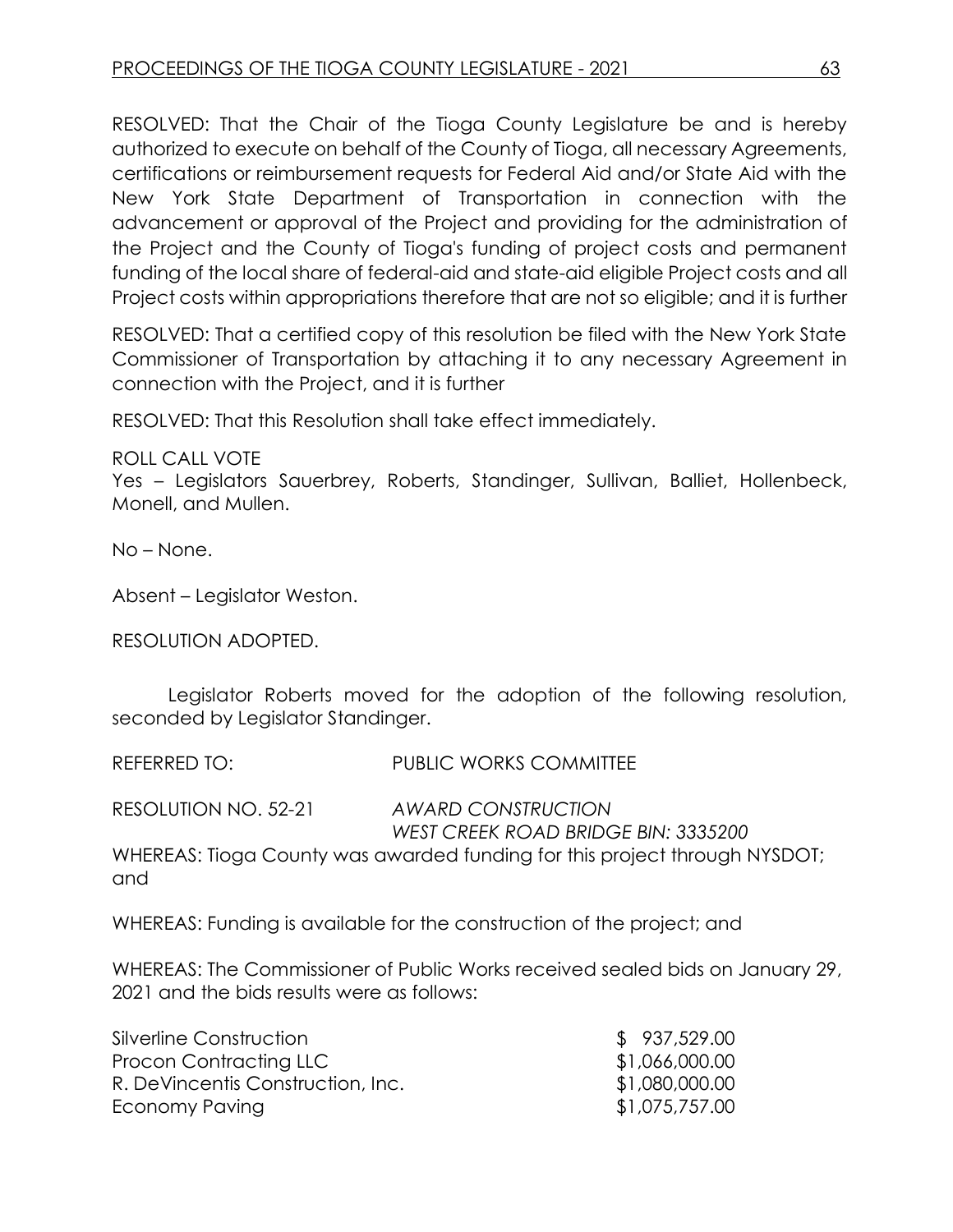| <b>Bothar Construction</b> | \$1,256,769.40 |
|----------------------------|----------------|
| <b>Vector Construction</b> | \$1,019,186.43 |
| ING Civil Inc.             | \$1,062,400.00 |
| Slate Hill Constructors    | \$1,182,030.28 |

WHEREAS: Delta Engineers have completed the review of the bids and finds the low bidder Silverline Construction meets all of the qualifications of the bid specifications; therefore be it

RESOLVED: That the Tioga County Legislature authorize awarding the bid to Silverline Construction not to exceed \$937,529.00 to be paid out of the following account:

H5110.540004.H1904 – West Creek Road Bridge – BIN 3335200

ROLL CALL VOTE

Yes – Legislators Sauerbrey, Roberts, Standinger, Sullivan, Balliet, Hollenbeck, Monell, and Mullen.

No – None.

Absent – Legislator Weston.

RESOLUTION ADOPTED.

Legislator Standinger moved for the adoption of the following resolution, seconded by Legislator Sullivan.

| REFERRED TO:         | HEALTH & HUMAN SERVICES COMMITTEE<br>FINANCE COMMITTEE |
|----------------------|--------------------------------------------------------|
| RESOLUTION NO. 53-21 | AMEND BUDGET & APPROPRIATE FUNDS<br>PUBLIC HEALTH      |

WHEREAS: Tioga County Public Health has been awarded funding from New York State Department of Health (NYSDOH); and

WHEREAS: The funding is specifically designated for Public Health efforts toward Influenza Vaccination capacity in Tioga County; and

WHEREAS: Amending of Budget and Appropriation of Funds requires Legislative approval; therefore be it

RESOLVED: That funding be appropriated as follows: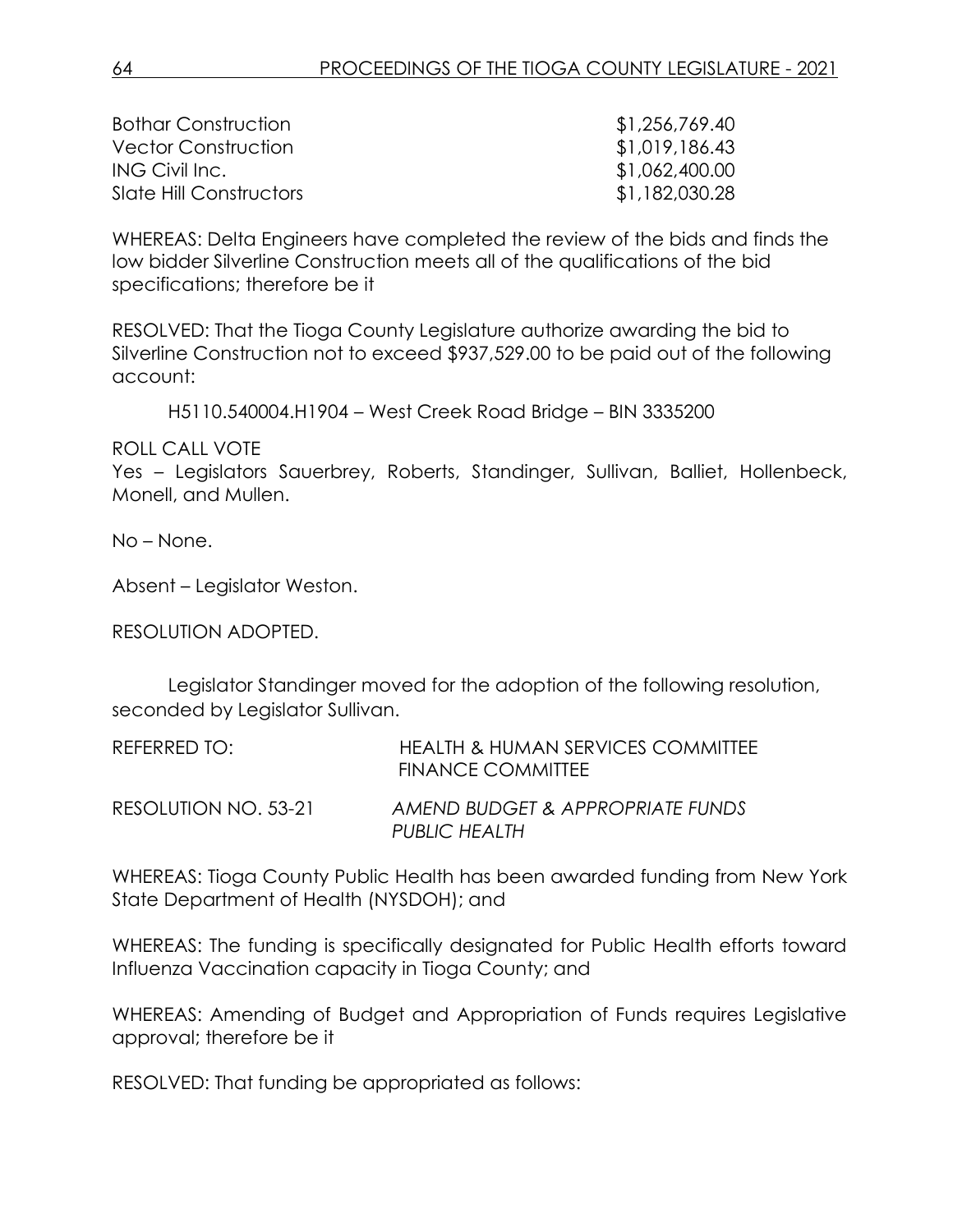## PROCEEDINGS OF THE TIOGA COUNTY LEGISLATURE - 2021 65

From: A4011 434010 Public Health: State Aid \$13,565.95

To: A4011 540595 Public Health: Services Rendered \$13,565.95

ROLL CALL VOTE

Yes – Legislators Sauerbrey, Roberts, Standinger, Sullivan, Balliet, Hollenbeck, Monell, and Mullen.

No – None.

Absent – Legislator Weston.

RESOLUTION ADOPTED.

Legislator Standinger moved for the adoption of the following resolution, seconded by Legislator Sullivan.

REFERRED TO: HEALTH & HUMAN SERVICES COMMITTEE RESOLUTION NO. 54–21 *APPROVE FUNDING 2020 YOUTH BUREAU PROGRAM FUNDING INCREASE*

WHEREAS: The Tioga County Legislature approves Youth Bureau program funding which is 100% reimbursable from the New York State Office of Children and Family Services; and

WHEREAS: The Tioga County Youth Bureau's 2020 program funding was initially approved by Resolution 232-20; and

WHEREAS: New York State Office of Children and Family Services has now increased funding for County sponsored Youth Bureau programs by \$4,550; and

WHEREAS: The Tioga County Youth Board, in consultation with the Department of Social Services, has recommended the following program have the previously approved allocation increased by the amount below to utilize this increased allocation:

Kali's Klub House 7 Keys to Success Program \$4,550

Therefore be it;

RESOLVED: That the above program, as recommended by the Tioga County Youth Board, be approved by the Tioga County Legislature for this increased funding in the amount indicated above.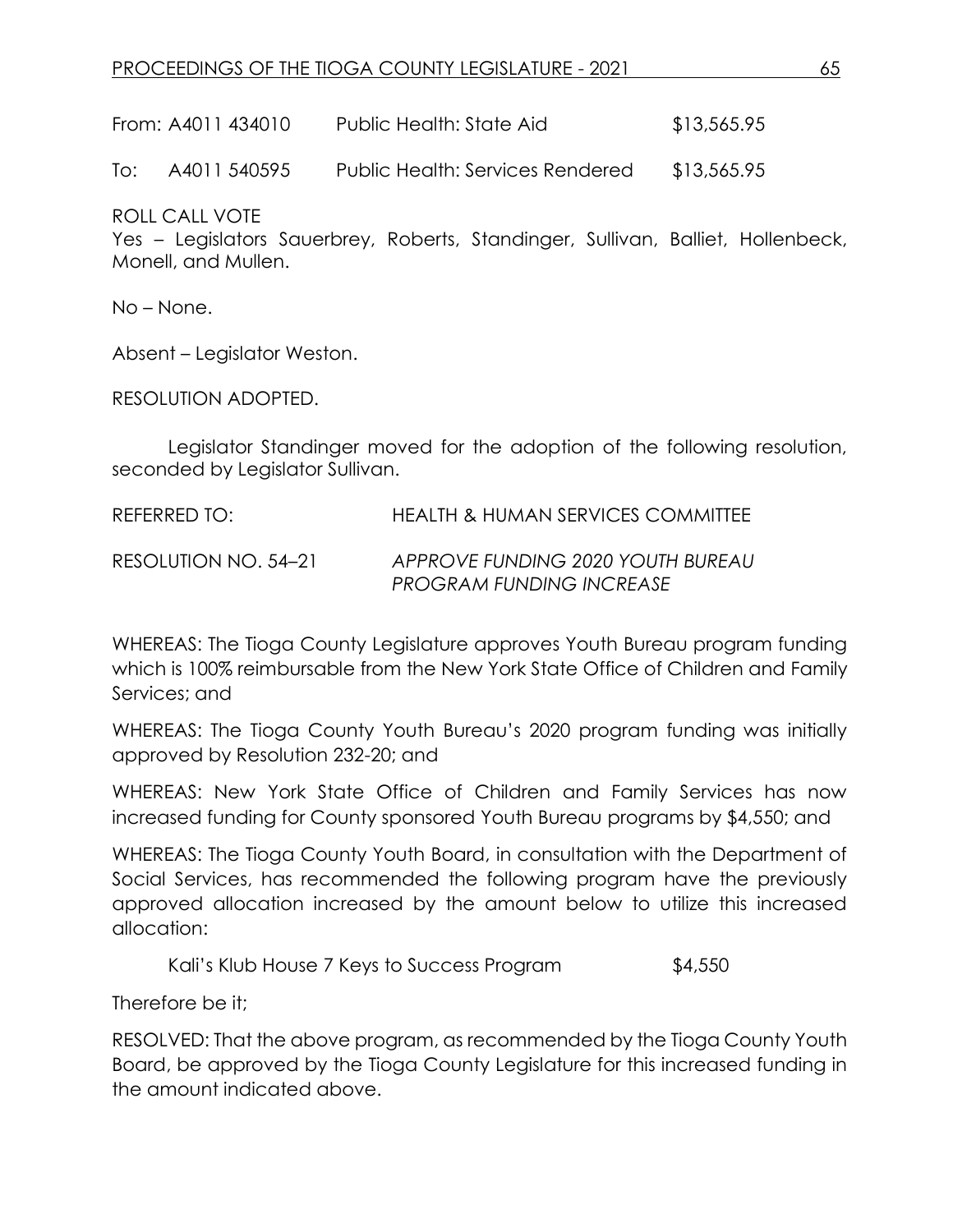ROLL CALL VOTE

Yes – Legislators Sauerbrey, Roberts, Standinger, Sullivan, Balliet, Hollenbeck, Monell, and Mullen.

No – None.

Absent – Legislator Weston.

RESOLUTION ADOPTED.

Legislator Sullivan moved for the adoption of the following resolution, seconded by Legislator Standinger.

| REFERRED TO:         | <b>HEALTH &amp; HUMAN SERVICES COMMITTEE</b><br><b>FINANCE COMMITTEE</b>         |
|----------------------|----------------------------------------------------------------------------------|
| RESOLUTION NO. 55-21 | RE-ESTABLISH PRIOR YEAR 2020<br>UNSPENT FUNDS FOR 2021 BUDGET<br>SOCIAL SERVICES |

WHEREAS: NYS has not billed the Department of Social Services for the local share of Secure Detention Services for 2015 through 2020; and

WHEREAS: The Department of Social Services has estimated the amount of unbilled services to be \$191,228; and

WHEREAS: Re-establishment of prior year funds requires Legislative approval; therefore be it

RESOLVED: That the following account and amount are re-established and the 2021 budget is amended.

A6010.540487 JD Program Expense \$191,228.00

ROLL CALL VOTE

Yes – Legislators Sauerbrey, Roberts, Standinger, Sullivan, Balliet, Hollenbeck, Monell, and Mullen.

No – None.

Absent – Legislator Weston.

RESOLUTION ADOPTED.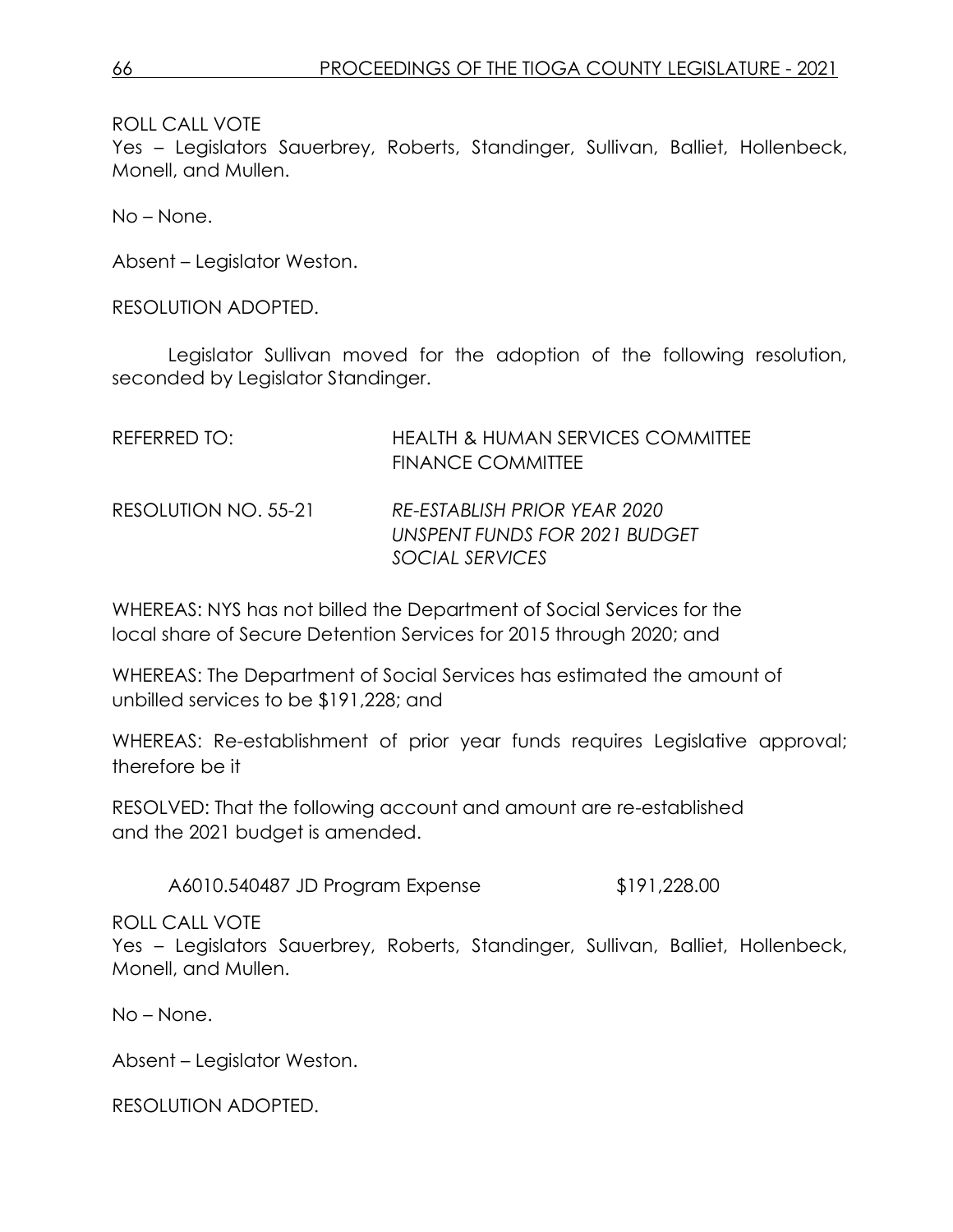Legislator Standinger moved for the adoption of the following resolution, seconded by Legislator Monell.

| REFERRED TO:         | <b>HEALTH &amp; HUMAN SERVICES COMMITTEE</b><br><b>FINANCE COMMITTEE</b>         |
|----------------------|----------------------------------------------------------------------------------|
| RESOLUTION NO. 56-21 | RE-ESTABLISH PRIOR YEAR 2020<br>UNSPENT FUNDS FOR 2021 BUDGET<br>SOCIAL SERVICES |

WHEREAS: Pending final approval of the 2020 Raise the Age Plan, the Department of Social Services has not been billed for related Maintenance and Aftercare Services; and

WHEREAS: The Department of Social Services has estimated the amount of unbilled services to be \$325,872.28; and

WHEREAS: Budget Officer shall be authorized to make necessary budget transfers based on final year-end numbers; and

WHEREAS: Re-establishment of prior year funds requires Legislative approval; therefore be it

RESOLVED: That the following DSS accounts and amounts are re-established and the 2021 budget be amended as follows:

## **DSS PROGRAM – Raise the Age**

| A6123 540487 RTA JD Program Expense                | $\mathcal{R}$ | 307,672.28 |
|----------------------------------------------------|---------------|------------|
| A6123 436230 RTA State Aid-Juvenile Delinquent     | $\mathcal{R}$ | 307,672.28 |
| A6070 540487 RTA JD Program Expense                | $\mathcal{R}$ | 18,200.00  |
| A6070 436700 RTA State Aid-Services for Recipients | $\mathcal{L}$ | 18,200.00  |

## ROLL CALL VOTE

Yes – Legislators Sauerbrey, Roberts, Standinger, Sullivan, Balliet, Hollenbeck, Monell, and Mullen.

No – None.

Absent – Legislator Weston.

RESOLUTION ADOPTED.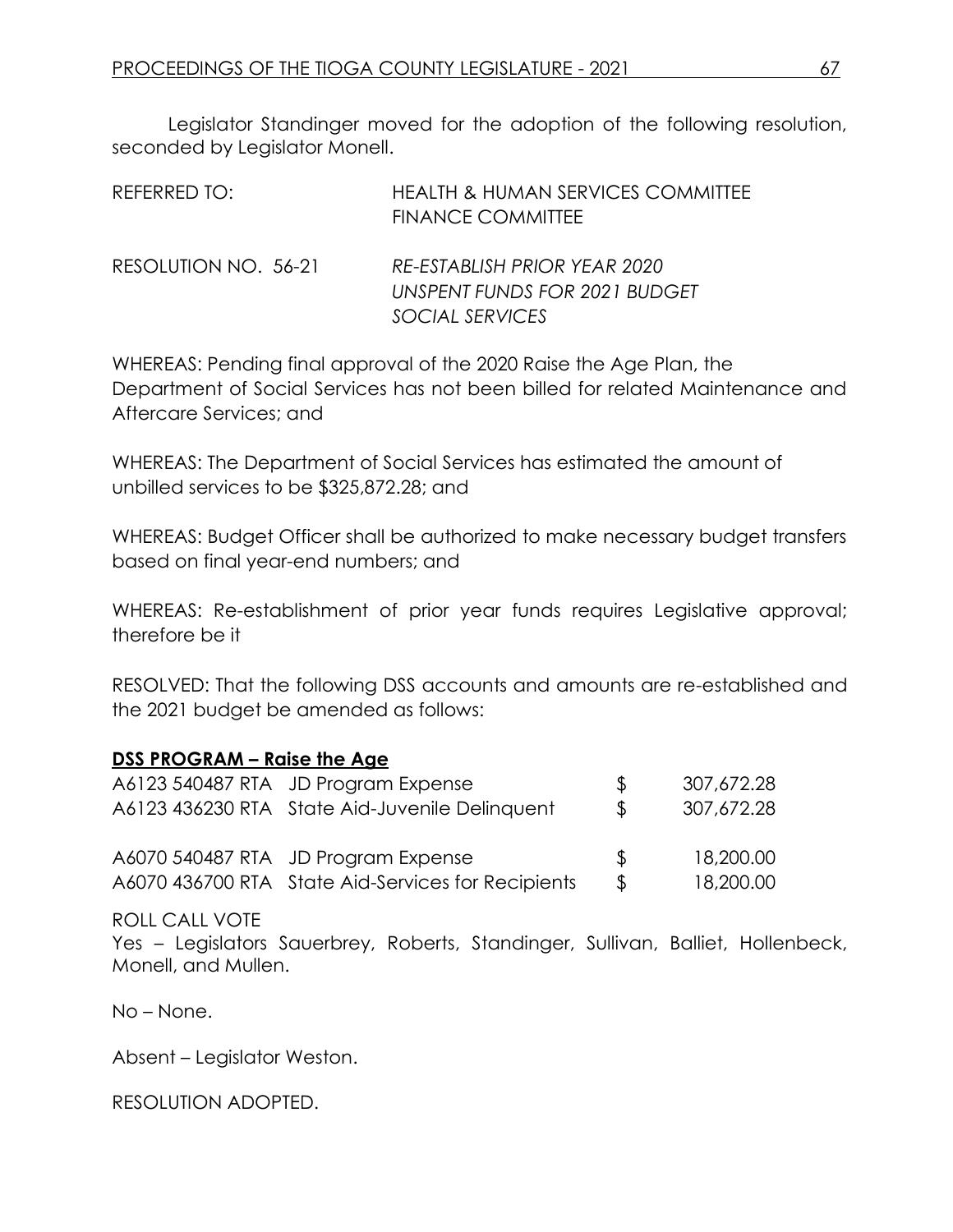Legislator Sullivan moved for the adoption of the following resolution, seconded by Legislator Balliet.

| REFERRED TO:         | <b>INFORMATION TECHNOLOGY</b><br>PERSONNEL COMMITTEE   |
|----------------------|--------------------------------------------------------|
| RESOLUTION NO. 57-21 | <b>AUTHORIZE APPOINTMENT:</b><br>NETWORK ADMINISTRATOR |

WHEREAS: Legislative approval is required for any appointment to a non-union position within Tioga County; and

WHEREAS: The position of Network Administrator (\$52,824-\$62,824, Non-union) has been vacant since August 29, 2020, due to resignation; and

WHEREAS: The Chief Information Officer has recruited for said vacancy and has identified a qualified candidate; therefore be it

RESOLVED: That the Chief Information Officer is authorized to provisionally appoint Cuyler Kochin to the title of Network Administrator at an annual salary of \$55,000.00 effective February 16, 2021, pending successful completion of all civil service examination requirements.

## ROLL CALL VOTE

Yes – Legislators Sauerbrey, Roberts, Standinger, Sullivan, Balliet, Hollenbeck, Monell, and Mullen.

No – None.

Absent – Legislator Weston.

RESOLUTION ADOPTED.

Legislator Balliet moved for the adoption of the following resolution, seconded by Legislator Hollenbeck.

| REFERRED TO:         | ADMINISTRATIVE SERVICES COMMITTEE<br>PERSONNEL COMMITTEE            |
|----------------------|---------------------------------------------------------------------|
| RESOLUTION NO. 58-21 | APPOINTMENT OF DEMOCRATIC<br>DEPUTY COMMISSIONER OF ELECTIONS BOARD |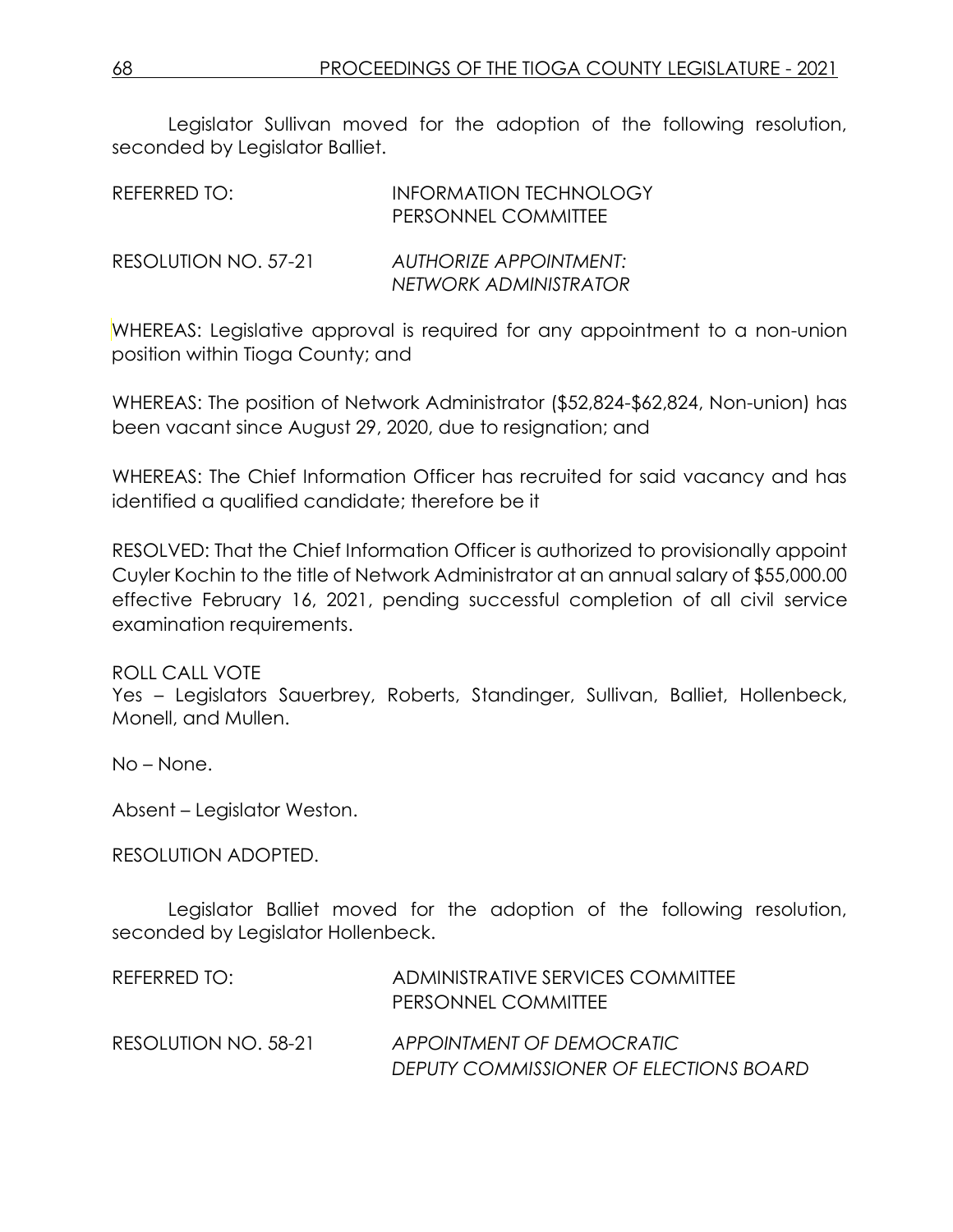WHEREAS: Legislative approval is required for any appointment to a non-union position within Tioga County; and

WHEREAS: The position of Deputy Commissioner of Elections Board (Democratic) has been vacant since December 31, 2020, due to removal; and

WHEREAS: The Democratic Election Commissioner received verbal authorization at the December 22, 2020, Legislative Worksession to fill said position prior to the 90-day delay implemented by Resolution 195-20; and

WHEREAS: The Democratic Election Commissioner has selected a candidate to fill said vacancy; therefore be it

RESOLVED: That Sandra Cooper shall be appointed as Deputy Commissioner of Elections effective February 17, 2021, annual non-union salary of \$36,235.

ROLL CALL VOTE Yes – Legislators Sauerbrey, Roberts, Standinger, Sullivan, Balliet, Hollenbeck, Monell, and Mullen.

No – None.

Absent – Legislator Weston.

RESOLUTION ADOPTED.

Legislator Standinger moved for the adoption of the following resolution, seconded by Legislator Sullivan.

| REFERRED TO:         | HEALTH & HUMAN SERVICES COMMITTEE<br>PERSONNEL COMMITTEE                 |
|----------------------|--------------------------------------------------------------------------|
| RESOLUTION NO. 59-21 | AUTHORIZE WAIVER OF 90-DAY HIRING DELAY<br>DEPARTMENT OF SOCIAL SERVICES |

WHEREAS: Resolution 195-20 created a 90-day hiring delay effective October 1, 2020; and

WHEREAS: The Department of Social Services has several vacancies and new hires in its Children's Services division; and WHEREAS: Megan Weed, Caseworker, resigned on December 3, 2020 and has

expressed an interest in being reinstated to the position of Caseworker; and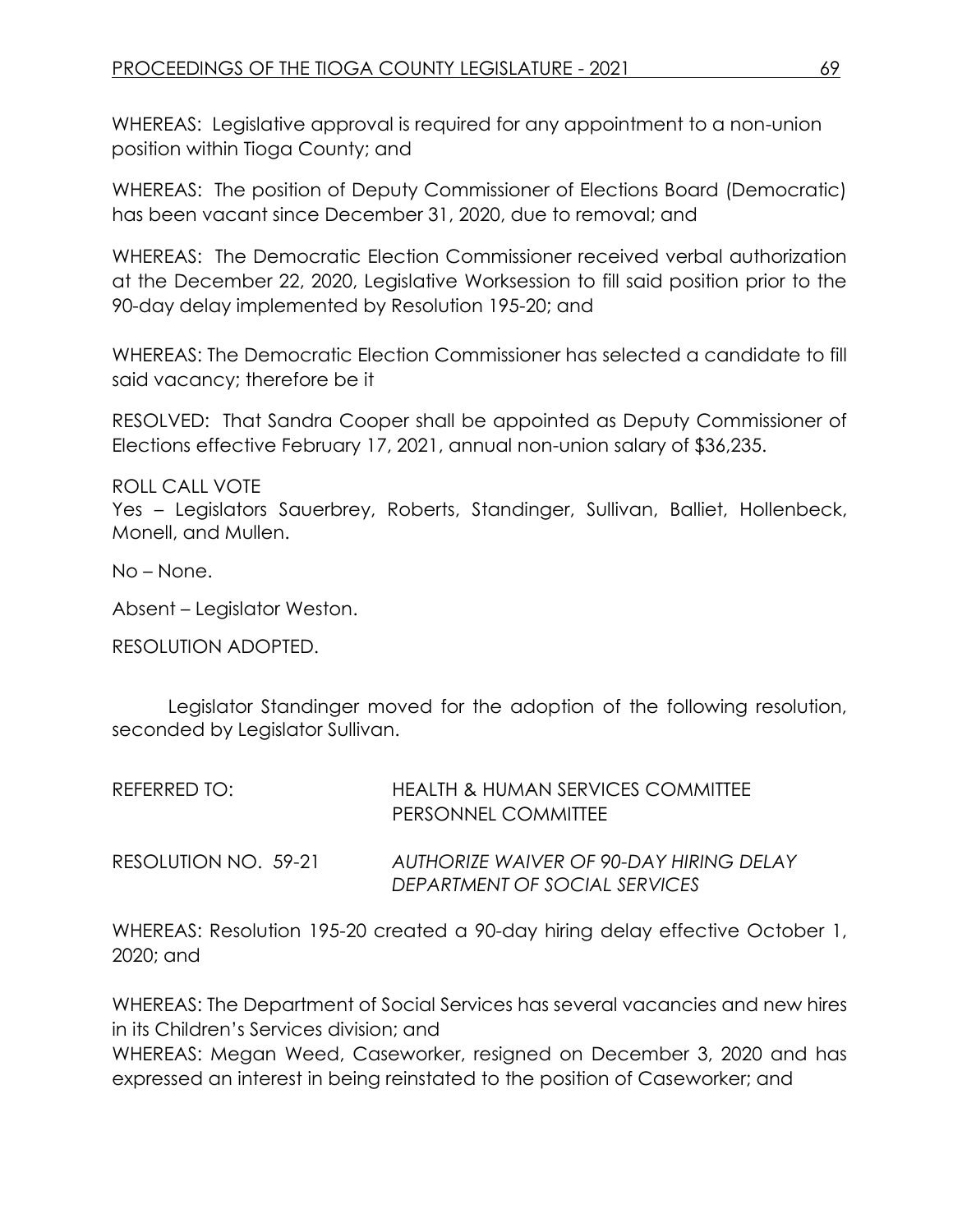WHEREAS: The backfill date for Ms. Weed's vacancy with the 90-day delay is March 3, 2021; therefore be it

RESOLVED: That the Commissioner of Social Services is hereby granted a waiver from the 90-day hiring delay and is authorized to fill one Caseworker vacancy with the reinstatement of Megan Weed effective February 16, 2021.

## ROLL CALL VOTE

Yes – Legislators Sauerbrey, Roberts, Standinger, Sullivan, Balliet, Hollenbeck, Monell, and Mullen.

No – None.

Absent – Legislator Weston.

RESOLUTION ADOPTED.

Legislator Monell made a motion to have the following two late-file resolutions considered, seconded by Legislator Hollenbeck and carried.

Legislator Monell moved for the adoption of the following resolution, seconded by Legislator Hollenbeck.

REFERRED TO: FINANCE COMMITTEE

RESOLUTION NO. 60-21 *ERRONEOUS ASSESSMENT TOWN OF BERKSHIRE*

WHEREAS: An application for Corrected Tax Roll for the year 2020 indicates that parcel #23.19-1-16.1 Account #359 in the Town of Berkshire assessed to Mitchell T Arnold on the 2020 tax roll of the Town of Berkshire is erroneous in that the exemptions were removed when a new deed was filed; and

WHEREAS: The deed gives the previous owner, Betty Pitcher, life use of the parcel therefore allowing her exemptions to remain; therefore be it

RESOLVED: That a new 2021 tax bill be issued to Mitchell T Arnold as follows: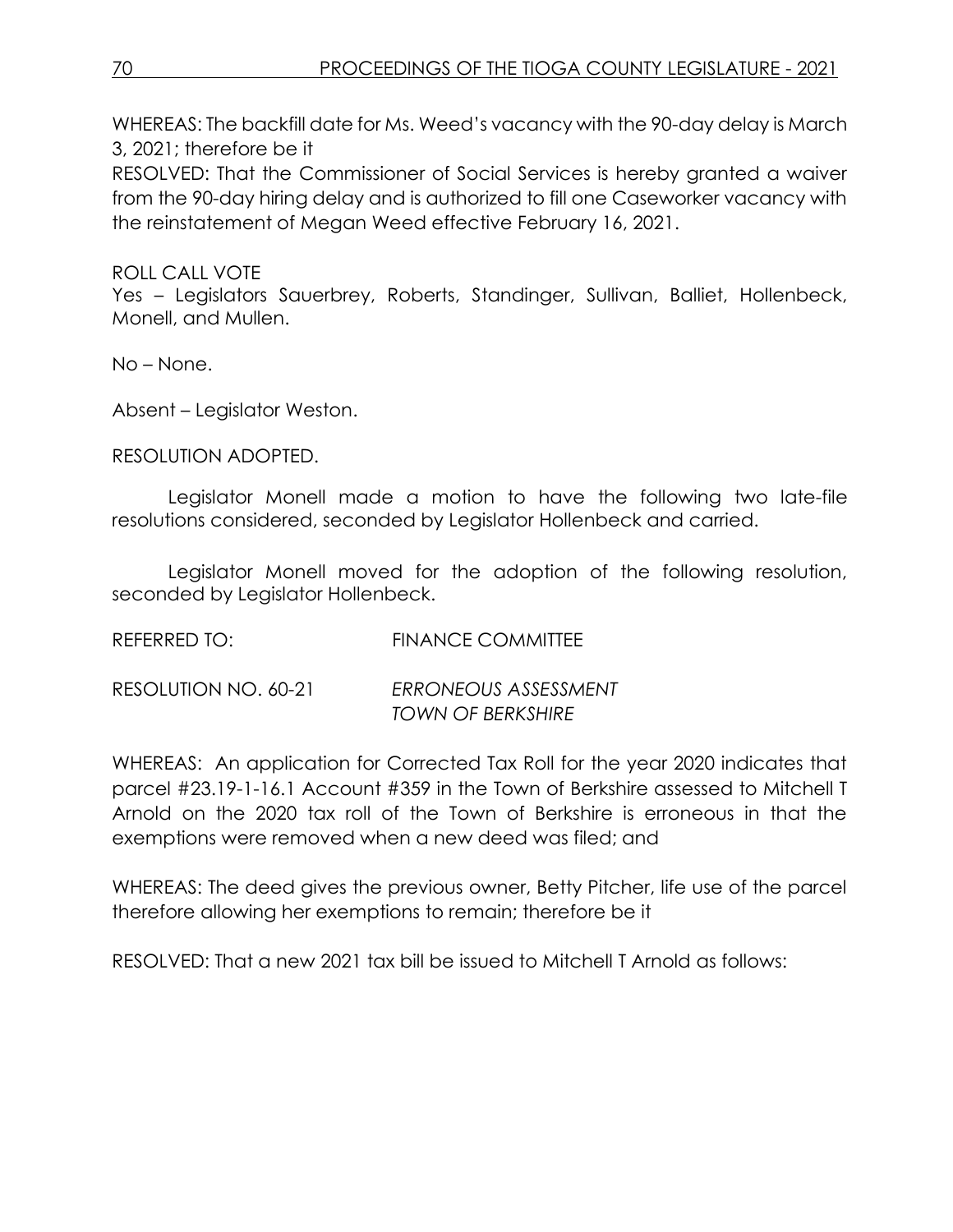|               | Original Bill # | Corrected Bill # |
|---------------|-----------------|------------------|
| County        | 139.77          | 69.89            |
| Townwide      | 89.53           | 49.24            |
| Return School | 342.50          | 0.00             |
| <b>Fire</b>   | 31.21           | 31.21            |
| <b>Total</b>  | 603.01          | 150.34           |

And be it further

RESOLVED: That the erroneous county tax of \$69.88 be charged to the proper account in the records of the County Treasurer; and be it further

RESOLVED: That the erroneous town tax of \$40.29 be charged back to the Town of Berkshire; and be it further

RESOLVED: That the erroneous School tax of \$320.09 be charged back to the Newark Valley Central School District; and be it further

RESOLVED: That the erroneous penalty on the return school tax of \$22.41 be charged back to the correct accounts in the Office of the Treasurer.

ROLL CALL VOTE

Yes – Legislators Sauerbrey, Roberts, Standinger, Sullivan, Balliet, Hollenbeck, Monell, and Mullen.

No – None.

Absent – Legislator Weston.

## RESOLUTION ADOPTED.

Legislator Monell moved for the adoption of the following resolution, seconded by Legislator Hollenbeck.

| REFERRED TO:         | LEGAL/FINANCE COMMITTEE<br>PERSONNEL COMMITTEE                                                                                                                                                                 |
|----------------------|----------------------------------------------------------------------------------------------------------------------------------------------------------------------------------------------------------------|
| RESOLUTION NO: 61-21 | AMEND RESOLUTION NO. 109-08 AND<br>ABOLISH POSITION IN ITCS DEPARTMENT AND<br>CREATE POSITION IN COUNTY CLERK'S OFFICE;<br>TRANSFER FUNDS FROM ITCS BUDGET TO<br><b>COUNTY CLERK BUDGET AND MODIFY BUDGETS</b> |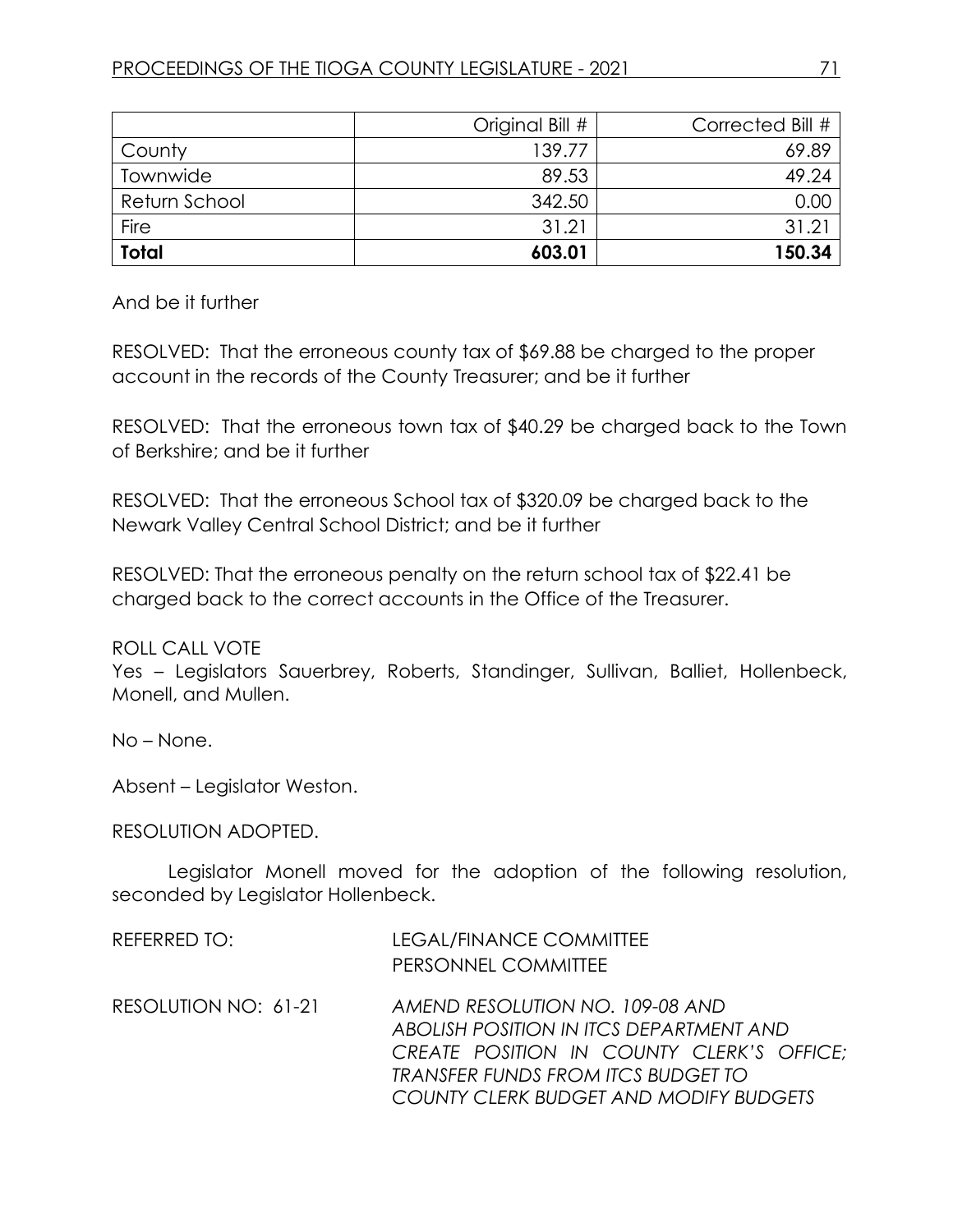WHEREAS: By Resolution No. 109-08 the position of Director of Records Management and Fixed Assets was abolished and the records management and fixed assets programs placed under the Information Technology and Communications Department (ITCS) and established the position of Records Management Officer; and

WHEREAS: The Tioga County Legislature is desirous of moving the records management and fixed asset programs from ITCS to the County Clerk's Office; and

WHEREAS: The Tioga County Legislature is also desirous of moving the duties being performed by the title of Records Management Officer, as created by Resolution No. 109-08, from ITCS to the Tioga County Clerk's Office and establish the position of Director of Assets and Records Management within the Clerk's Office; and

WHEREAS: The New York State Local Government Records Law requires that the Legislature identify the local public officer who will be responsible for the County records program and it appears appropriate to name the Tioga County Clerk as the official Records Management Officer; and

WHEREAS: It is necessary for budget modifications and a transfer of funds to be made from ITCS to the County Clerk for the new position of Director of Assets and Records Management; therefore be it

RESOLVED: That the records management and fixed asset programs be and hereby are moved from ITCS to the County Clerk's Office; and be it further

RESOLVED: That the position of Records Management Officer (Non-Union \$31,869- 41,869) in the ITCS department be abolished effective February 15, 2021 which decreases the full time head count to nine (9); and be it further

RESOLVED That the position of Director of Assets and Records Management (Non-Union \$31,869-41,869) be created in the Tioga County Clerk's Office effective February 15, 2021 which increases the full time head count to thirteen (13); and be it further

RESOLVED: That the following budget modification and transfer of funds be made:

| FROM: | A1680.510010 - ITCS full time payroll |               | \$37,463.00 |
|-------|---------------------------------------|---------------|-------------|
|       | A1680.581088 - Retirement             |               | \$7,587.00  |
|       | A1680.583088 - Social Security        |               | \$2,865.92  |
|       | A1680.584088 - Workers' Comp          |               | \$1,225.00  |
|       | A1680.585588 - Disability             | <sup>\$</sup> | 68.00       |
|       | A1680.586088 - Health Ins/HRA         |               | \$12,596.00 |
|       | A1680.588988 - EAP                    | Ж.            | 15.00       |